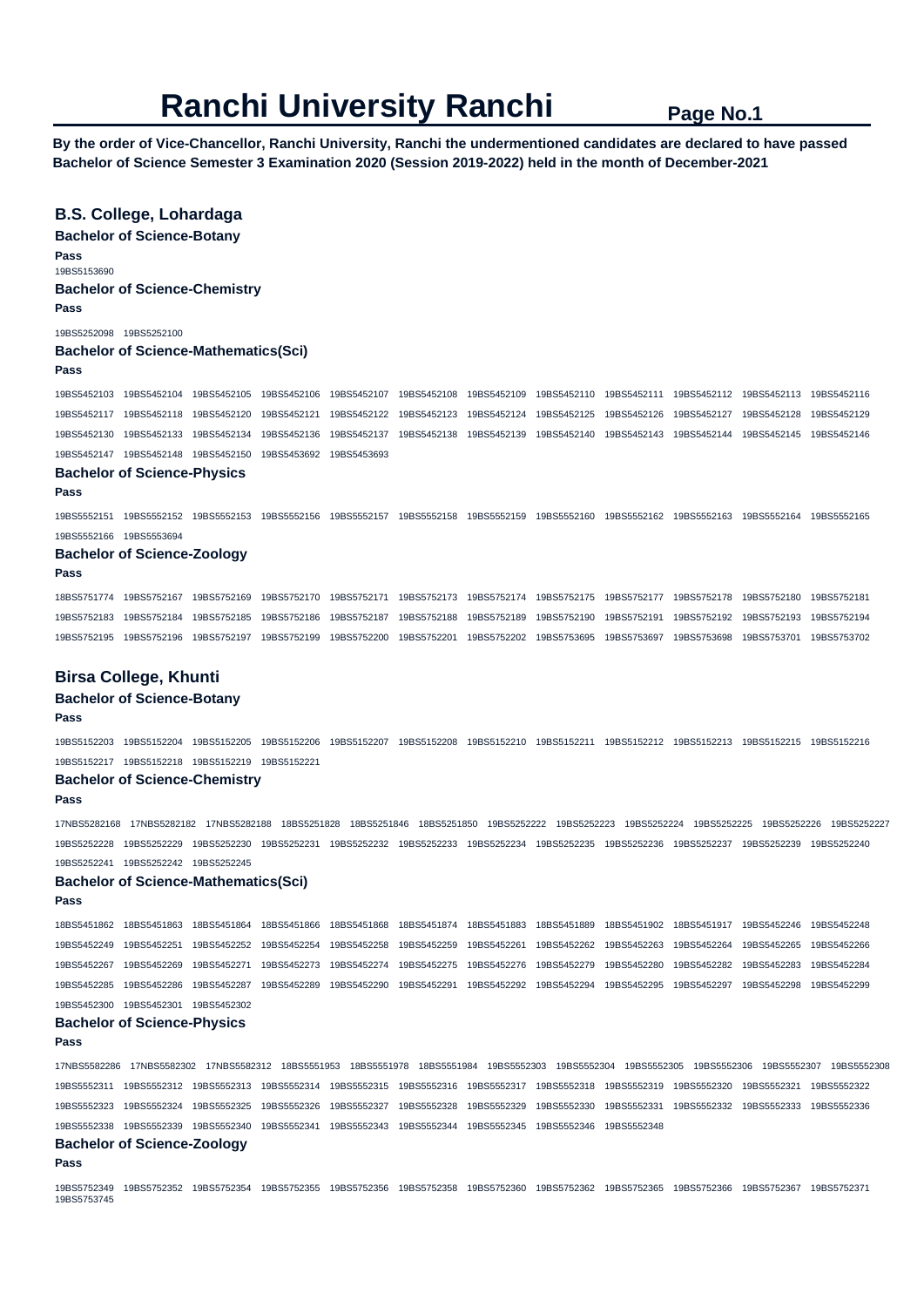**By the order of Vice-Chancellor, Ranchi University, Ranchi the undermentioned candidates are declared to have passed Bachelor of Science Semester 3 Examination 2020 (Session 2019-2022) held in the month of December-2021** 

## **Doranda College, Ranchi**

## **Bachelor of Science-Botany**

**Pass** 

17NBS5182704 19BS5153174 19BS5153175 19BS5153177 19BS5153178 19BS5153180 19BS5153181 19BS5153182 19BS5153183 19BS5153735 **Bachelor of Science-Chemistry** 

#### **Pass**

17NBS5282725 18BS5250018 18BS5250026 18BS5250034 19BS5253186 19BS5253187 19BS5253188 19BS5253189 19BS5253192 19BS5253193 19BS5253194 19BS5253195 19BS5253196 19BS5253197 19BS5253198 19BS5253199 19BS5253200 19BS5253201 19BS5253202 19BS5253204 19BS5253205 19BS5253206 19BS5253208 19BS5253209 19BS5253210 19BS5253212 19BS5253213 19BS5253214

#### **Bachelor of Science-Mathematics(Sci)**

**Pass** 

18BS5450384 19BS5424911 19BS5453398 19BS5453399 19BS5453400 19BS5453401 19BS5453402 19BS5453405 19BS5453406 19BS5453407 19BS5453408 19BS5453409 19BS5453410 19BS5453411 19BS5453413 19BS5453414 19BS5453415 19BS5453416 19BS5453417 19BS5453418 19BS5453419 19BS5453420 19BS5453421 19BS5453422 19BS5453423 19BS5453424 19BS5453425 19BS5453427 19BS5453428 19BS5453429 19BS5453431 19BS5453432 19BS5453433 19BS5453434 19BS5453435 19BS5453436 19BS5453438 19BS5453439 19BS5453440 19BS5453441 19BS5453443 19BS5453444 19BS5453445 19BS5453446 19BS5453447 19BS5453448 19BS5453450 19BS5453451 19BS5453452 19BS5453453 19BS5453454 19BS5453455 19BS5453458 19BS5453459 19BS5453460 19BS5453461 19BS5453462 19BS5453463 19BS5453464 19BS5453465 19BS5453466 19BS5453467 19BS5453468 19BS5453469 19BS5453471 19BS5453472 19BS5453473 19BS5453474 19BS5453475 19BS5453476 19BS5453477 19BS5453478 19BS5453481 19BS5453482 19BS5453483 19BS5453485 19BS5453486 19BS5453487 19BS5453488 19BS5453489 19BS5453490 19BS5453491 19BS5453492 19BS5453493 19BS5453494 19BS5453495 19BS5453498 19BS5453500 19BS5453501 19BS5453503 19BS5453504 19BS5453506 19BS5453507 19BS5453508 19BS5453509 19BS5453510 19BS5453511 19BS5453512 19BS5453514 19BS5453515 19BS5453516 19BS5453517 19BS5453518 19BS5453519 19BS5453739 19BS5453740

#### **Bachelor of Science-Physics**

**Pass** 

**Pass** 

18BS5550476 18BS5550508 19BS5553522 19BS5553524 19BS5553526 19BS5553528 19BS5553529 19BS5553532 19BS5553533 19BS5553534 19BS5553536 19BS5553537 19BS5553538 19BS5553539 19BS5553540 19BS5553541 19BS5553542 19BS5553543 19BS5553544 19BS5553550 19BS5553551 19BS5553553 19BS5553554 19BS5553555 19BS5553560 19BS5553561 19BS5553563 19BS5553564 19BS5553566 19BS5553567 19BS5553568 19BS5553569 19BS5553570 19BS5553571 19BS5553572 19BS5553573 19BS5553574 19BS5553575 19BS5553576 19BS5553578 19BS5553579 19BS5553580 19BS5553581 19BS5553582 19BS5553583 19BS5553584 19BS5553585 19BS5553586 19BS5553587

#### **Bachelor of Science-Zoology**

19BS5753657 19BS5753658 19BS5753659

19BS5753589 19BS5753590 19BS5753593 19BS5753595 19BS5753596 19BS5753597 19BS5753598 19BS5753599 19BS5753602 19BS5753604 19BS5753608 19BS5753609 19BS5753610 19BS5753611 19BS5753614 19BS5753615 19BS5753619 19BS5753620 19BS5753621 19BS5753623 19BS5753624 19BS5753625 19BS5753626 19BS5753628 19BS5753629 19BS5753630 19BS5753631 19BS5753632 19BS5753633 19BS5753635 19BS5753636 19BS5753638 19BS5753639 19BS5753641 19BS5753642 19BS5753643 19BS5753644 19BS5753645 19BS5753646 19BS5753647 19BS5753648 19BS5753649 19BS5753650 19BS5753651 19BS5753653 19BS5753654 19BS5753655 19BS5753656

#### **Bachelor of Science-Computer Application**

**Pass** 

18BS5850182 19BS5853215 19BS5853216 19BS5853217 19BS5853218 19BS5853219 19BS5853220 19BS5853221 19BS5853222 19BS5853223 19BS5853227 19BS5853228 19BS5853229 19BS5853230 19BS5853231 19BS5853233 19BS5853234 19BS5853237 19BS5853238 19BS5853239 19BS5853240 19BS5853241 19BS5853242 19BS5853243 19BS5853244 19BS5853245 19BS5853246 19BS5853247 19BS5853248 19BS5853249 19BS5853250 19BS5853251 19BS5853254 19BS5853256 19BS5853257 19BS5853258 19BS5853259 19BS5853260 19BS5853261 19BS5853262 19BS5853263 19BS5853264 19BS5853265 19BS5853266 19BS5853267 19BS5853268 19BS5853269 19BS5853270 19BS5853272 19BS5853273 19BS5853274 19BS5853275 19BS5853278 19BS5853279 19BS5853280 19BS5853281 19BS5853282 19BS5853283 19BS5853284 19BS5853285 19BS5853286 19BS5853287 19BS5853288 19BS5853289 19BS5853291 19BS5853292 19BS5853293 19BS5853294 19BS5853295 19BS5853296 19BS5853297 19BS5853298 19BS5853299 19BS5853300 19BS5853302 19BS5853303 19BS5853304 19BS5853305 19BS5853306 19BS5853307 19BS5853310 19BS5853311 19BS5853312 19BS5853313 19BS5853314 19BS5853315 19BS5853316 19BS5853317 19BS5853318 19BS5853319 19BS5853320 19BS5853321 19BS5853322 19BS5853323 19BS5853326 19BS5853327 19BS5853328 19BS5853329 19BS5853330 19BS5853331 19BS5853332 19BS5853334 19BS5853335 19BS5853736 19BS5853737 19BS5873538 **Bachelor of Science-Information Technology Pass**  19BS6253324 19BS6253337 19BS6253338 19BS6253339 19BS6253340 19BS6253341 19BS6253342 19BS6253343 19BS6253344 19BS6253345 19BS6253346 19BS6253348

## 19BS6253349 19BS6253350 19BS6253351 19BS6253353 19BS6253354 19BS6253355 19BS6253356 19BS6253357 19BS6253358 19BS6253359 19BS6253360 19BS6253361 19BS6253363 19BS6253364 19BS6253365 19BS6253366 19BS6253367 19BS6253368 19BS6253369 19BS6253370 19BS6253371 19BS6253372 19BS6253373 19BS6253375 19BS6253376 19BS6253377 19BS6253378 19BS6253379 19BS6253380 19BS6253381 19BS6253382 19BS6253383 19BS6253384 19BS6253385 19BS6253386 19BS6253387 19BS6253388 19BS6253389 19BS6253390 19BS6253392 19BS6253393 19BS6253394 19BS6253395 19BS6253396 19BS6253397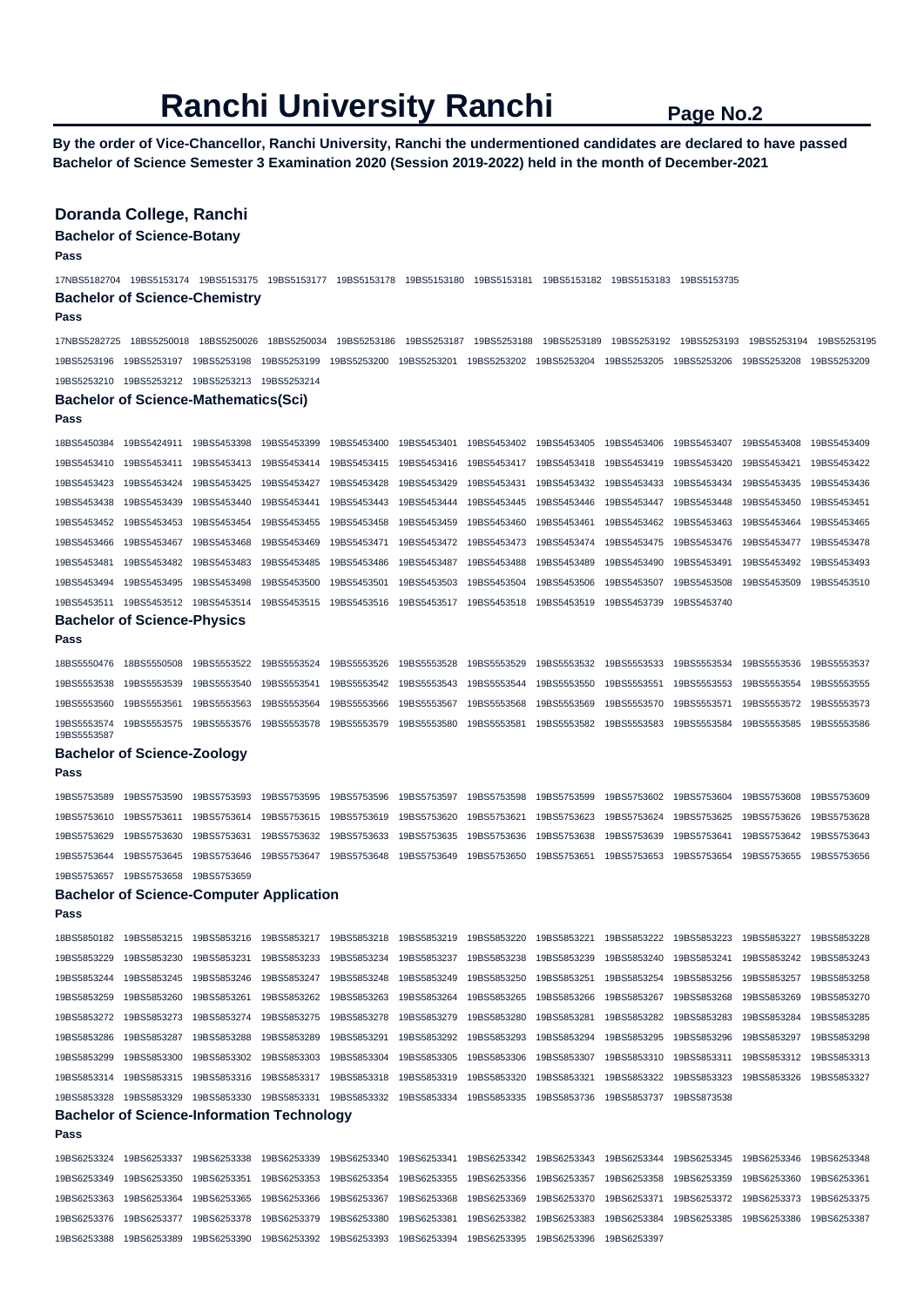**By the order of Vice-Chancellor, Ranchi University, Ranchi the undermentioned candidates are declared to have passed Bachelor of Science Semester 3 Examination 2020 (Session 2019-2022) held in the month of December-2021** 

## **Gossner College, Ranchi**

**Bachelor of Science-Botany** 

| <b>Dephalar of Coinnes Chamistry</b> |                                                                                                                                     |  |                                                                                     |  |  |                                                    |  |  |                                       |                         |  |
|--------------------------------------|-------------------------------------------------------------------------------------------------------------------------------------|--|-------------------------------------------------------------------------------------|--|--|----------------------------------------------------|--|--|---------------------------------------|-------------------------|--|
|                                      | 19BS5150104 19BS5150105 19BS5150106 19BS5150107 19BS5150108 19BS5150109 19BS5150110 19BS5153718 19BS5153719                         |  |                                                                                     |  |  |                                                    |  |  |                                       |                         |  |
| 19BS5150086                          | 19BS5150089                                                                                                                         |  |                                                                                     |  |  |                                                    |  |  |                                       |                         |  |
| 19BS5150072                          | 19BS5150073                                                                                                                         |  |                                                                                     |  |  | 19BS5150078  19BS5150079  19BS5150080  19BS5150081 |  |  | 19BS5150082  19BS5150084  19BS5150085 |                         |  |
| 19BS5150057                          | 19BS5150058 19BS5150059 19BS5150060 19BS5150061 19BS5150063 19BS5150064 19BS5150065 19BS5150067 19BS5150068 19BS5150069 19BS5150071 |  |                                                                                     |  |  |                                                    |  |  |                                       |                         |  |
| 19BS5150040                          | 19BS5150041                                                                                                                         |  | 19BS5150042 19BS5150043 19BS5150044 19BS5150046 19BS5150048 19BS5150049 19BS5150050 |  |  |                                                    |  |  | 19BS5150051                           | 19BS5150052 19BS5150056 |  |
| 19BS5150026                          | 19BS5150027                                                                                                                         |  |                                                                                     |  |  |                                                    |  |  |                                       |                         |  |
|                                      |                                                                                                                                     |  |                                                                                     |  |  |                                                    |  |  |                                       |                         |  |

#### **Bachelor of Science-Chemistry**

**Pass** 

**Pass** 

|                                       |             | 19BS5250111 19BS5250112 19BS5250113 19BS5250114 19BS5250116 19BS5250117 19BS5250118 19BS5250119 19BS5250121 19BS5250122 19BS5250123 19BS5250124 |             |                                       |                         |             |
|---------------------------------------|-------------|-------------------------------------------------------------------------------------------------------------------------------------------------|-------------|---------------------------------------|-------------------------|-------------|
| 19BS5250127 19BS5250128               | 19BS5250129 | 19BS5250130 19BS5250131 19BS5250132 19BS5250133 19BS5250134 19BS5250136 19BS5250137 19BS5250138 19BS5250139                                     |             |                                       |                         |             |
|                                       |             | 19BS5250140 19BS5250142 19BS5250143 19BS5250144 19BS5250145 19BS5250146 19BS5250147 19BS5250148 19BS5250149 19BS5250150 19BS5250151 19BS5250152 |             |                                       |                         |             |
|                                       |             | 19BS5250154 19BS5250155 19BS5250156 19BS5250158 19BS5250159 19BS5250160 19BS5250161 19BS5250162 19BS5250163 19BS5250164 19BS5250165 19BS5250166 |             |                                       |                         |             |
| 19BS5250167  19BS5250168  19BS5250169 |             | 19BS5250171 19BS5250172 19BS5250173 19BS5250174 19BS5250175 19BS5250176 19BS5250177 19BS5250178 19BS5250179                                     |             |                                       |                         |             |
| 19BS5250180  19BS5250181  19BS5250182 |             |                                                                                                                                                 |             |                                       | 19BS5250190 19BS5250191 | 19BS5250192 |
| 19BS5250193 19BS5250196               | 19BS5250198 |                                                                                                                                                 | 19BS5250201 |                                       | 19BS5250205 19BS5250207 | 19BS5250208 |
|                                       |             | 19BS5250210 19BS5250212 19BS5250213 19BS5250214 19BS5250215 19BS5250216                                                                         |             | 19BS5250217  19BS5250218  19BS5253720 |                         |             |

#### **Bachelor of Science-Geology**

**Pass** 

17NBS5380173 17NBS5380177 17NBS5380182 17NBS5380193 17NBS5380197 17NBS5380199 17NBS5380214 17NBS5380217 17NBS5380229 17NBS5380230 17NBS5380235 17NBS5380260 17NBS5380264 18BS5350803 18BS5350808 18BS5350809 18BS5350857 18BS5350872 18BS5350876 18BS5350899 19BS5350334 19BS5350335 19BS5350337 19BS5350338 19BS5350339 19BS5350340 19BS5350341 19BS5350342 19BS5350343 19BS5350344 19BS5350345 19BS5350347 19BS5350348 19BS5350349 19BS5350350 19BS5350352 19BS5350353 19BS5350354 19BS5350355 19BS5350356 19BS5350357 19BS5350358 19BS5350359 19BS5350360 19BS5350361 19BS5350362 19BS5350364 19BS5350367 19BS5350369 19BS5350370 19BS5350371 19BS5350372 19BS5350373 19BS5350375 19BS5350376 19BS5350377 19BS5350378 19BS5350379 19BS5350380 19BS5350381 19BS5350382 19BS5350383 19BS5350384 19BS5350385 19BS5350386 19BS5350387 19BS5350388 19BS5350389 19BS5350390 19BS5350392 19BS5350393 19BS5374293

### **Bachelor of Science-Mathematics(Sci)**

**Pass** 

| 17NBS5480291 | 17NBS5480332 | 17NBS5480334 | 17NBS5480371 | 17NBS5480383 |             |             | 17NBS5480384 17NBS5480388 | 17NBS5480403 | 18BS5450933 | 18BS5450963 | 18BS5451026 |
|--------------|--------------|--------------|--------------|--------------|-------------|-------------|---------------------------|--------------|-------------|-------------|-------------|
| 19BS5450453  | 19BS5450454  | 19BS5450456  | 19BS5450457  | 19BS5450458  | 19BS5450459 | 19BS5450460 | 19BS5450461               | 19BS5450463  | 19BS5450464 | 19BS5450465 | 19BS5450466 |
| 19BS5450467  | 19BS5450468  | 19BS5450470  | 19BS5450471  | 19BS5450472  | 19BS5450473 | 19BS5450474 | 19BS5450475               | 19BS5450476  | 19BS5450477 | 19BS5450479 | 19BS5450480 |
| 19BS5450481  | 19BS5450482  | 19BS5450483  | 19BS5450484  | 19BS5450485  | 19BS5450486 | 19BS5450487 | 19BS5450488               | 19BS5450489  | 19BS5450490 | 19BS5450491 | 19BS5450492 |
| 19BS5450493  | 19BS5450494  | 19BS5450495  | 19BS5450496  | 19BS5450497  | 19BS5450498 | 19BS5450500 | 19BS5450501               | 19BS5450502  | 19BS5450503 | 19BS5450504 | 19BS5450505 |
| 19BS5450506  | 19BS5450507  | 19BS5450508  | 19BS5450509  | 19BS5450510  | 19BS5450511 | 19BS5450512 | 19BS5450513               | 19BS5450515  | 19BS5450516 | 19BS5450517 | 19BS5450519 |
| 19BS5450520  | 19BS5450521  | 19BS5450522  | 19BS5450523  | 19BS5450524  | 19BS5450525 | 19BS5450526 | 19BS5450528               | 19BS5450529  | 19BS5450530 | 19BS5450531 | 19BS5450532 |
| 19BS5450533  | 19BS5450534  | 19BS5450535  | 19BS5450536  | 19BS5450537  | 19BS5450538 | 19BS5450539 | 19BS5450540               | 19BS5450541  | 19BS5450542 | 19BS5450543 | 19BS5450544 |
| 19BS5450545  | 19BS5450546  | 19BS5450547  | 19BS5450548  | 19BS5450550  | 19BS5450551 | 19BS5450552 | 19BS5450553               | 19BS5450554  | 19BS5450555 | 19BS5450556 | 19BS5450557 |
| 19BS5450558  | 19BS5450559  | 19BS5450560  | 19BS5450561  | 19BS5450562  | 19BS5450563 | 19BS5450564 | 19BS5450565               | 19BS5450566  | 19BS5450567 | 19BS5450568 | 19BS5450569 |
| 19BS5450570  | 19BS5450571  | 19BS5450572  | 19BS5450574  | 19BS5450575  | 19BS5450576 | 19BS5450577 | 19BS5450578               | 19BS5450579  | 19BS5450580 | 19BS5450581 | 19BS5450582 |
| 19BS5450583  | 19BS5450584  | 19BS5450585  | 19BS5450586  | 19BS5450587  | 19BS5450588 | 19BS5450589 | 19BS5450590               | 19BS5450591  | 19BS5450592 | 19BS5450593 | 19BS5450594 |
| 19BS5450595  | 19BS5450596  | 19BS5450597  | 19BS5450598  | 19BS5450599  | 19BS5450600 | 19BS5450601 | 19BS5450602               | 19BS5450603  | 19BS5450604 | 19BS5450605 | 19BS5450606 |
| 19BS5450607  | 19BS5450608  | 19BS5450609  | 19BS5450610  | 19BS5450611  | 19BS5450612 | 19BS5450613 | 19BS5450614               | 19BS5450615  | 19BS5450616 | 19BS5450617 | 19BS5450618 |
| 19BS5450620  | 19BS5450621  | 19BS5450623  | 19BS5450624  | 19BS5450625  | 19BS5450626 | 19BS5450627 | 19BS5450628               | 19BS5450629  | 19BS5450630 | 19BS5450631 | 19BS5450632 |
| 19BS5450633  | 19BS5450634  | 19BS5450635  | 19BS5450636  | 19BS5450637  | 19BS5450638 | 19BS5450639 | 19BS5450640               | 19BS5450641  | 19BS5450642 | 19BS5450643 | 19BS5450644 |
| 19BS5450645  | 19BS5450646  | 19BS5450647  | 19BS5450648  | 19BS5450649  | 19BS5450650 |             |                           |              |             |             |             |
|              |              |              |              |              |             |             |                           |              |             |             |             |

## **Bachelor of Science-Physics**

**Pass**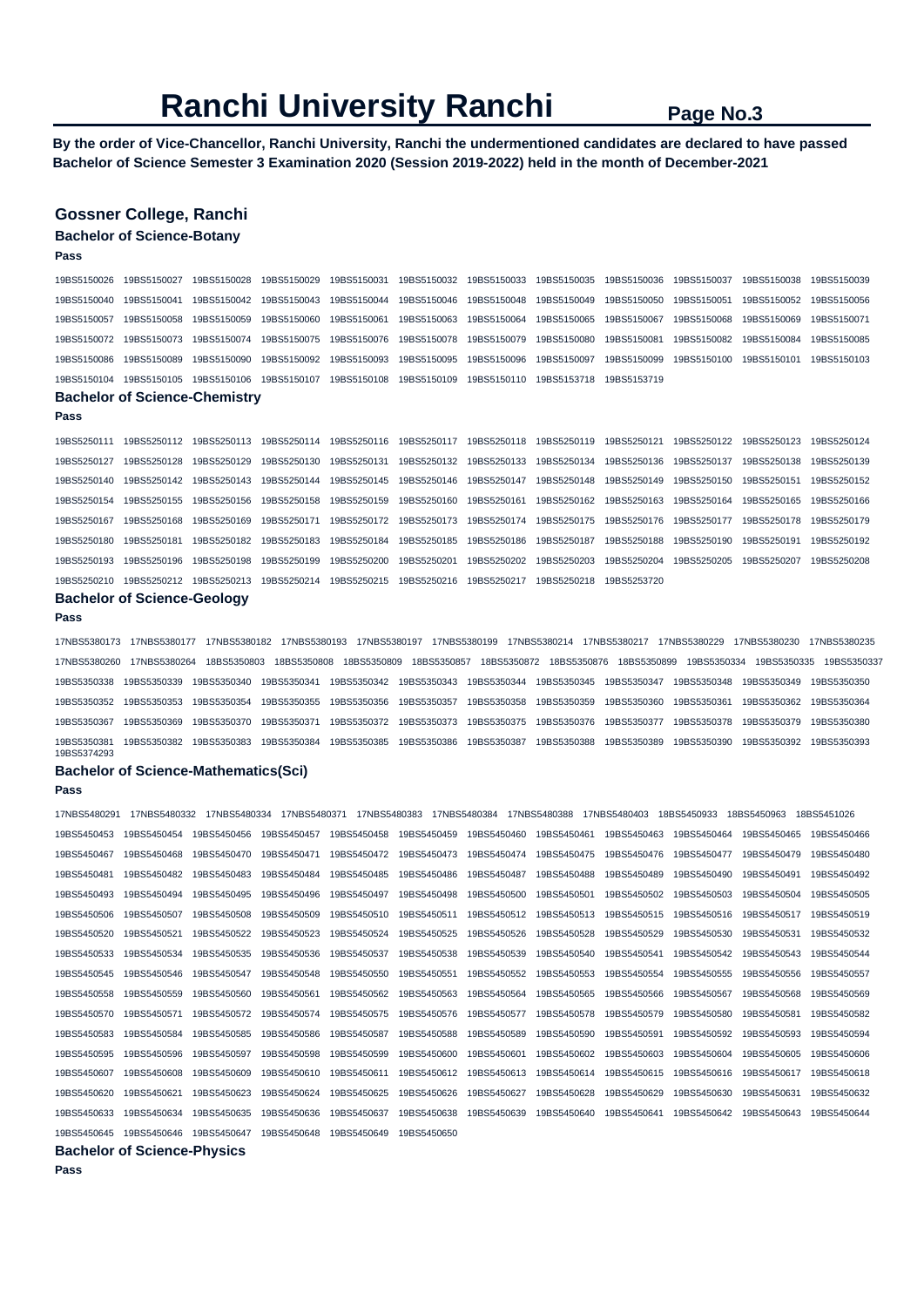**By the order of Vice-Chancellor, Ranchi University, Ranchi the undermentioned candidates are declared to have passed Bachelor of Science Semester 3 Examination 2020 (Session 2019-2022) held in the month of December-2021** 

| 19BS5550651                | 19BS5550653                                                                                                                         | 19BS5550654                | 19BS5550655                | 19BS5550656                | 19BS5550657                | 19BS5550658                | 19BS5550659                                                                  | 19BS5550660                | 19BS5550661                | 19BS5550662                | 19BS5550663                |
|----------------------------|-------------------------------------------------------------------------------------------------------------------------------------|----------------------------|----------------------------|----------------------------|----------------------------|----------------------------|------------------------------------------------------------------------------|----------------------------|----------------------------|----------------------------|----------------------------|
| 19BS5550664                | 19BS5550665                                                                                                                         | 19BS5550666                | 19BS5550667                | 19BS5550668                | 19BS5550669                | 19BS5550670                | 19BS5550671                                                                  | 19BS5550672                | 19BS5550673                | 19BS5550675                | 19BS5550676                |
| 19BS5550677                | 19BS5550678                                                                                                                         | 19BS5550679                | 19BS5550680                | 19BS5550681                | 19BS5550682                | 19BS5550683                | 19BS5550684                                                                  | 19BS5550685                | 19BS5550686                | 19BS5550687                | 19BS5550688                |
| 19BS5550689                | 19BS5550691                                                                                                                         | 19BS5550692                | 19BS5550693                | 19BS5550694                | 19BS5550697                | 19BS5550698                | 19BS5550699                                                                  | 19BS5550700                | 19BS5550701                | 19BS5550702                | 19BS5550704                |
| 19BS5550705                | 19BS5550706                                                                                                                         | 19BS5550707                | 19BS5550708                | 19BS5550709                | 19BS5550710                | 19BS5550711                | 19BS5550713                                                                  | 19BS5550714                | 19BS5550715                | 19BS5550716                | 19BS5550717                |
| 19BS5550718                | 19BS5550719                                                                                                                         | 19BS5550720                | 19BS5550721                | 19BS5550722                | 19BS5550723                | 19BS5550724                | 19BS5550725                                                                  | 19BS5550726                | 19BS5550727                | 19BS5550728                | 19BS5550729                |
| 19BS5550730                | 19BS5550731                                                                                                                         | 19BS5550732                | 19BS5550733                | 19BS5550734                | 19BS5550735                | 19BS5550736                | 19BS5550737                                                                  | 19BS5550738                | 19BS5550739                | 19BS5550740                | 19BS5550741                |
| 19BS5550742                | 19BS5550743                                                                                                                         | 19BS5550744                | 19BS5550745                | 19BS5550746                | 19BS5550747                | 19BS5550749                | 19BS5550750                                                                  | 19BS5550751                | 19BS5550752                | 19BS5550753                | 19BS5550754                |
| 19BS5550755                | 19BS5550756                                                                                                                         | 19BS5550758                | 19BS5550759                | 19BS5550760                | 19BS5550761                | 19BS5550762                | 19BS5550763                                                                  | 19BS5550764                | 19BS5550765                | 19BS5550766                | 19BS5550767                |
| 19BS5550768                | 19BS5550771                                                                                                                         | 19BS5550772                | 19BS5550773                | 19BS5550774                | 19BS5550775                | 19BS5550777                | 19BS5550778                                                                  | 19BS5550779                | 19BS5550780                | 19BS5550781                | 19BS5550783                |
| 19BS5550784                | 19BS5550785                                                                                                                         | 19BS5550786                | 19BS5550787                | 19BS5550788                | 19BS5550789                | 19BS5550790                | 19BS5550791                                                                  | 19BS5550792                | 19BS5550793                | 19BS5550794                | 19BS5550795                |
| 19BS5550796                | 19BS5550797                                                                                                                         | 19BS5550798                | 19BS5550799                | 19BS5550800                | 19BS5550801                | 19BS5550802                | 19BS5550803                                                                  | 19BS5550804                | 19BS5550805                | 19BS5550807                | 19BS5550808                |
| 19BS5550809                | 19BS5550810                                                                                                                         | 19BS5550811                | 19BS5550812                | 19BS5550813                | 19BS5550814                | 19BS5550815                | 19BS5550816                                                                  | 19BS5550817                | 19BS5550818                | 19BS5550819                | 19BS5550820                |
| 19BS5550821                | 19BS5550822                                                                                                                         | 19BS5550823                | 19BS5550824                | 19BS5550825                | 19BS5550826                | 19BS5550827                | 19BS5550828                                                                  | 19BS5550829                | 19BS5550830                | 19BS5550831                | 19BS5550832                |
|                            | <b>Bachelor of Science-Zoology</b>                                                                                                  |                            |                            |                            |                            |                            |                                                                              |                            |                            |                            |                            |
| Pass                       |                                                                                                                                     |                            |                            |                            |                            |                            |                                                                              |                            |                            |                            |                            |
| 19BS5750833                | 19BS5750834                                                                                                                         | 19BS5750835                | 19BS5750836                | 19BS5750837                | 19BS5750839                | 19BS5750840                | 19BS5750841                                                                  | 19BS5750842                | 19BS5750843                | 19BS5750844                | 19BS5750845                |
| 19BS5750846                | 19BS5750847                                                                                                                         | 19BS5750848                | 19BS5750849                | 19BS5750850                | 19BS5750851                | 19BS5750852                | 19BS5750853                                                                  | 19BS5750854                | 19BS5750855                | 19BS5750856                | 19BS5750857                |
| 19BS5750858                | 19BS5750860                                                                                                                         | 19BS5750862                | 19BS5750863                | 19BS5750864                | 19BS5750865                | 19BS5750866                | 19BS5750867                                                                  | 19BS5750868                | 19BS5750869                | 19BS5750870                | 19BS5750872                |
| 19BS5750873                | 19BS5750874                                                                                                                         | 19BS5750875                | 19BS5750876                | 19BS5750877                | 19BS5750879                | 19BS5750880                | 19BS5750881                                                                  | 19BS5750882                | 19BS5750884                | 19BS5750885                | 19BS5750886                |
| 19BS5750887                | 19BS5750888                                                                                                                         | 19BS5750889                | 19BS5750890                | 19BS5750891                | 19BS5750892                | 19BS5750893                | 19BS5750894                                                                  | 19BS5750895                | 19BS5750896                | 19BS5750897                | 19BS5750898                |
| 19BS5750899                | 19BS5750900                                                                                                                         | 19BS5750901                | 19BS5750902                | 19BS5750903                | 19BS5750904                | 19BS5750905                | 19BS5750906                                                                  | 19BS5750907                | 19BS5750908                | 19BS5750909                | 19BS5750910                |
| 19BS5750911                | 19BS5750912                                                                                                                         | 19BS5750913                | 19BS5750914                | 19BS5750915                | 19BS5750916                | 19BS5750917                | 19BS5750918                                                                  | 19BS5750919                | 19BS5750920                | 19BS5750921                | 19BS5750922                |
|                            | 19BS5750926                                                                                                                         | 19BS5750928                | 19BS5750929                | 19BS5750930                | 19BS5750931                | 19BS5750932                | 19BS5750933                                                                  | 19BS5750934                | 19BS5750935                | 19BS5750936                | 19BS5750937                |
| 19BS5750924                |                                                                                                                                     |                            |                            |                            |                            |                            |                                                                              |                            |                            |                            |                            |
| 19BS5750938                | 19BS5750939                                                                                                                         | 19BS5750940                | 19BS5750941                |                            |                            |                            |                                                                              |                            |                            |                            |                            |
| Pass                       | <b>Bachelor of Science-Computer Application</b>                                                                                     |                            |                            |                            |                            |                            |                                                                              |                            |                            |                            |                            |
|                            |                                                                                                                                     |                            |                            |                            |                            |                            |                                                                              |                            |                            |                            |                            |
| 19BS5850219                | 19BS5850220                                                                                                                         | 19BS5850221                | 19BS5850222                | 19BS5850223                | 19BS5850224                | 19BS5850225                | 19BS5850226                                                                  | 19BS5850227                | 19BS5850228                | 19BS5850229                | 19BS5850230                |
| 19BS5850232                | 19BS5850233                                                                                                                         | 19BS5850234                | 19BS5850235                | 19BS5850236                | 19BS5850237                | 19BS5850238                | 19BS5850240                                                                  | 19BS5850241                | 19BS5850242                | 19BS5850243                | 19BS5850244                |
| 19BS5850245                | 19BS5850247<br>19BS5850260                                                                                                          | 19BS5850248<br>19BS5850261 | 19BS5850249                | 19BS5850250                | 19BS5850251                | 19BS5850252                | 19BS5850253                                                                  | 19BS5850254                | 19BS5850255                | 19BS5850256                | 19BS5850257                |
| 19BS5850259<br>19BS5850271 | 19BS5850272                                                                                                                         | 19BS5850273                | 19BS5850262<br>19BS5850274 | 19BS5850263<br>19BS5850275 | 19BS5850264<br>19BS5850276 | 19BS5850265<br>19BS5850277 | 19BS5850266<br>19BS5850278                                                   | 19BS5850267<br>19BS5850279 | 19BS5850268<br>19BS5850280 | 19BS5850269<br>19BS5850281 | 19BS5850270<br>19BS5850282 |
| 19BS5850283                | 19BS5850284                                                                                                                         | 19BS5850285                | 19BS5850286                | 19BS5850287                | 19BS5850288                | 19BS5850289                | 19BS5850290                                                                  | 19BS5850291                | 19BS5850292                | 19BS5850293                | 19BS5850294                |
| 19BS5850295                | 19BS5850296                                                                                                                         | 19BS5850298                | 19BS5850299                | 19BS5850300                | 19BS5850301                | 19BS5850302                | 19BS5850303                                                                  | 19BS5850304                | 19BS5850305                | 19BS5850306                | 19BS5850307                |
| 19BS5850308                | 19BS5850309                                                                                                                         | 19BS5850310                | 19BS5850311                | 19BS5850313                | 19BS5850314                | 19BS5850315                | 19BS5850316                                                                  | 19BS5850317                | 19BS5850318                | 19BS5850319                | 19BS5850321                |
| 19BS5850322                | 19BS5850323 19BS5850324 19BS5850325 19BS5850326 19BS5850328 19BS5850329 19BS5850330 19BS5850331 19BS5850332 19BS5850333 19BS5852604 |                            |                            |                            |                            |                            |                                                                              |                            |                            |                            |                            |
| 19BS5853705                | 19BS5853706                                                                                                                         | 19BS5853707                | 19BS5853729                |                            |                            |                            |                                                                              |                            |                            |                            |                            |
|                            | <b>Bachelor of Science-BioTechnology</b>                                                                                            |                            |                            |                            |                            |                            |                                                                              |                            |                            |                            |                            |
| Pass                       |                                                                                                                                     |                            |                            |                            |                            |                            |                                                                              |                            |                            |                            |                            |
| 19BS5950002                |                                                                                                                                     |                            |                            |                            |                            |                            | 19BS5950009  19BS5950011  19BS5950012  19BS5950013  19BS5950014  19BS5950015 |                            |                            |                            |                            |
| 19BS5950016                | 19BS5950017  19BS5950018  19BS5950019  19BS5950020  19BS5950021                                                                     |                            |                            |                            |                            | 19BS5950022 19BS5950023    |                                                                              |                            |                            |                            |                            |
|                            | <b>Bachelor of Science-Information Technology</b>                                                                                   |                            |                            |                            |                            |                            |                                                                              |                            |                            |                            |                            |
| Pass                       |                                                                                                                                     |                            |                            |                            |                            |                            |                                                                              |                            |                            |                            |                            |
| 19BS6250394                | 19BS6250395                                                                                                                         | 19BS6250396                | 19BS6250397                | 19BS6250398                | 19BS6250399                | 19BS6250400                | 19BS6250401                                                                  | 19BS6250402                | 19BS6250403                | 19BS6250404                | 19BS6250405                |
| 19BS6250406                | 19BS6250407                                                                                                                         | 19BS6250408                | 19BS6250409                | 19BS6250410                | 19BS6250411                | 19BS6250412                | 19BS6250413                                                                  | 19BS6250414                | 19BS6250415                | 19BS6250416                | 19BS6250417                |
| 19BS6250418                | 19BS6250419                                                                                                                         | 19BS6250420                | 19BS6250421                | 19BS6250422                | 19BS6250423                | 19BS6250425                | 19BS6250426                                                                  | 19BS6250427                | 19BS6250429                | 19BS6250431                | 19BS6250432                |
| 19BS6250433                | 19BS6250434                                                                                                                         | 19BS6250435                | 19BS6250436                | 19BS6250437                | 19BS6250438                | 19BS6250439                | 19BS6250440                                                                  | 19BS6250441                | 19BS6250442                | 19BS6250443                | 19BS6250444                |
| 19BS6250445                | 19BS6250446                                                                                                                         | 19BS6250447                | 19BS6250448                | 19BS6250449                | 19BS6250451                | 19BS6250452 19BS6253708    |                                                                              | 19BS6253709                | 19BS6253710                | 19BS6253712                | 19BS6253713                |

**J.N.College Dhurwa, Ranchi Bachelor of Science-Botany**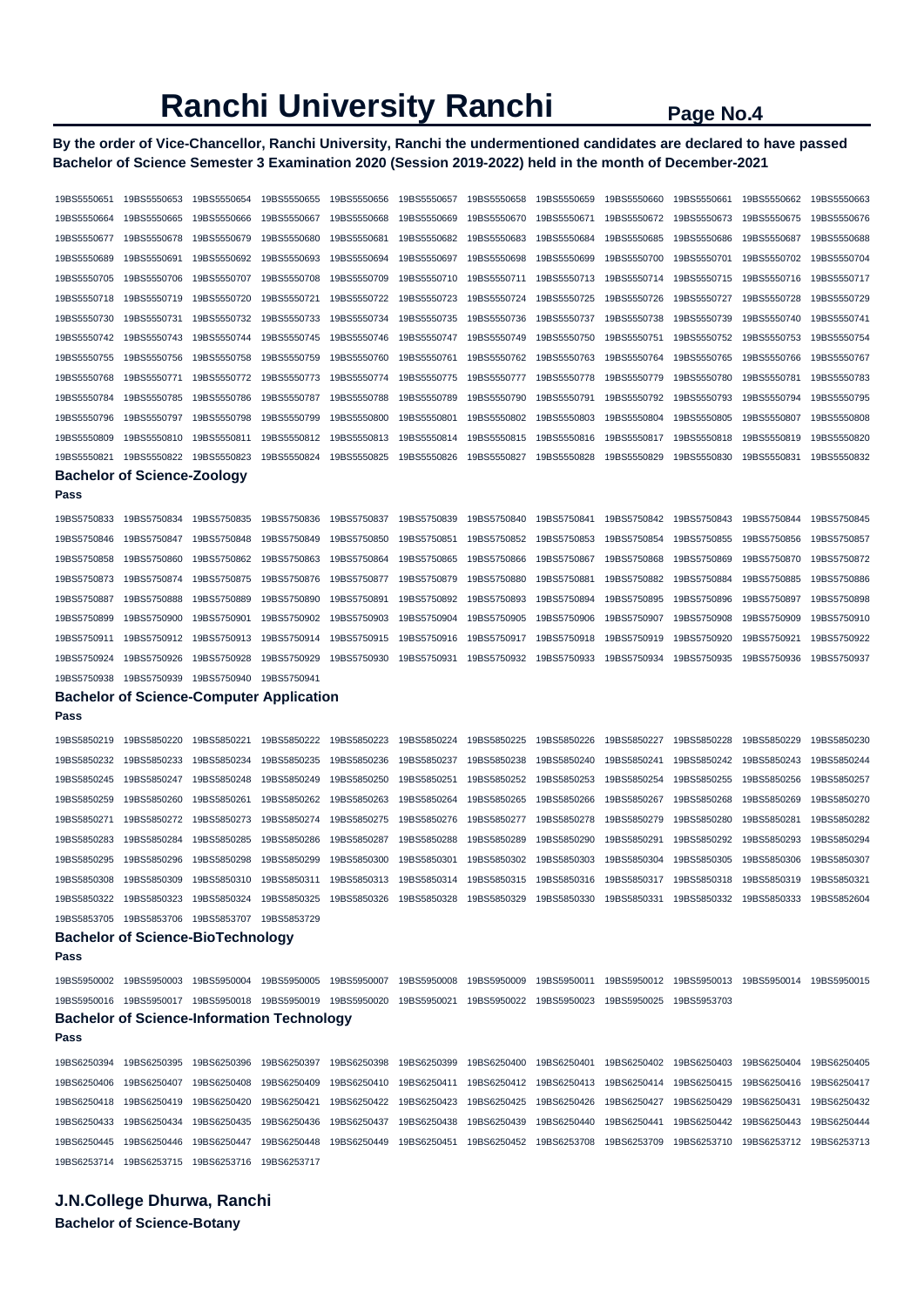**By the order of Vice-Chancellor, Ranchi University, Ranchi the undermentioned candidates are declared to have passed Bachelor of Science Semester 3 Examination 2020 (Session 2019-2022) held in the month of December-2021** 

```
Pass 
19BS5152857 19BS5152858 19BS5152859 
Bachelor of Science-Chemistry 
Pass 
19BS5252861 19BS5252862 19BS5252864 
Bachelor of Science-Mathematics(Sci) 
Pass 
19BS5452879 19BS5452880 19BS5452881 19BS5452882 
Bachelor of Science-Physics 
Pass 
18BS5552654 18BS5552655 18BS5552657 19BS5552883 19BS5552884 19BS5552885 19BS5552888 19BS5552889 
Bachelor of Science-Zoology 
Pass 
18BS5752664 19BS5752891 19BS5752892 19BS5752893 19BS5752894 19BS5752895 19BS5752896 19BS5752899 19BS5752900 19BS5752901 
Bachelor Of Science-Environment And Water Management 
Pass 
19BS6352866 19BS6352867 19BS6352868 19BS6352869 19BS6352871 19BS6352874 19BS6352875 19BS6352876 19BS6352877 19BS6352878 
K.C.B. College, Bero 
Bachelor of Science-Chemistry 
Pass 
19BS5252831 19BS5252834 19BS5252835 19BS5252837 19BS5252838 19BS5252839 19BS5253730 
Bachelor of Science-Geology 
Pass 
19BS5352840 
Bachelor of Science-Mathematics(Sci) 
Pass 
19BS5452842 19BS5452843 19BS5452845 19BS5453741 
Bachelor of Science-Zoology 
Pass 
19BS5752851 19BS5752854 19BS5752855 19BS5753731 19BS5753742 
Kartik Oraon College, Gumla 
Bachelor of Science-Botany 
Pass 
18BS5152668 18BS5152674 19BS5152373 19BS5152374 19BS5152375 19BS5152376 
Bachelor of Science-Chemistry 
Pass 
18BS5252688 19BS5252378 19BS5252379 19BS5252382 19BS5252384 19BS5252385 19BS5252386 19BS5252387 19BS5252388 19BS5252389 19BS5252390 
Bachelor of Science-Mathematics(Sci) 
Pass 
18BS5452731 18BS5452777 18BS5452780 18BS5452795 18BS5452797 18BS5452799 18BS5452809 19BS5452424 19BS5452426 19BS5452427 19BS5452428 19BS5452429 
19BS5452430 19BS5452432 19BS5452433 19BS5452434 19BS5452435 19BS5452436 19BS5452439 19BS5452440 19BS5452441 19BS5452442 19BS5452443 19BS5452444 
19BS5452445 19BS5452446 19BS5452447 19BS5452449 19BS5452450 19BS5452451 19BS5452453 19BS5452454 19BS5452455 19BS5452456 19BS5452457 19BS5452458 
19BS5452459 19BS5452460 19BS5452462 19BS5452463 19BS5452464 19BS5452465 19BS5452466 19BS5452468 19BS5452469 19BS5452470 19BS5452471 19BS5452472 
19BS5452474 19BS5452475 19BS5452476 19BS5452477 19BS5452479 19BS5452480 19BS5452481 19BS5452482 19BS5452483 19BS5452484 19BS5452485 19BS5452486 
Bachelor of Science-Physics 
Pass 
17NBS5580843 17NBS5580855 17NBS5580862 18BS5552836 19BS5552488 19BS5552489 19BS5552490 19BS5552491 19BS5552492 19BS5552493 19BS5552494 19BS5552495 
19BS5552496 19BS5552499 19BS5552500 19BS5552501 19BS5552502 19BS5552503 19BS5552505 19BS5552506 19BS5552507 19BS5552508 19BS5552509 19BS5552512 
19BS5552513 19BS5552514 19BS5552515 19BS5552517 19BS5552518 19BS5552519 
Bachelor of Science-Zoology
```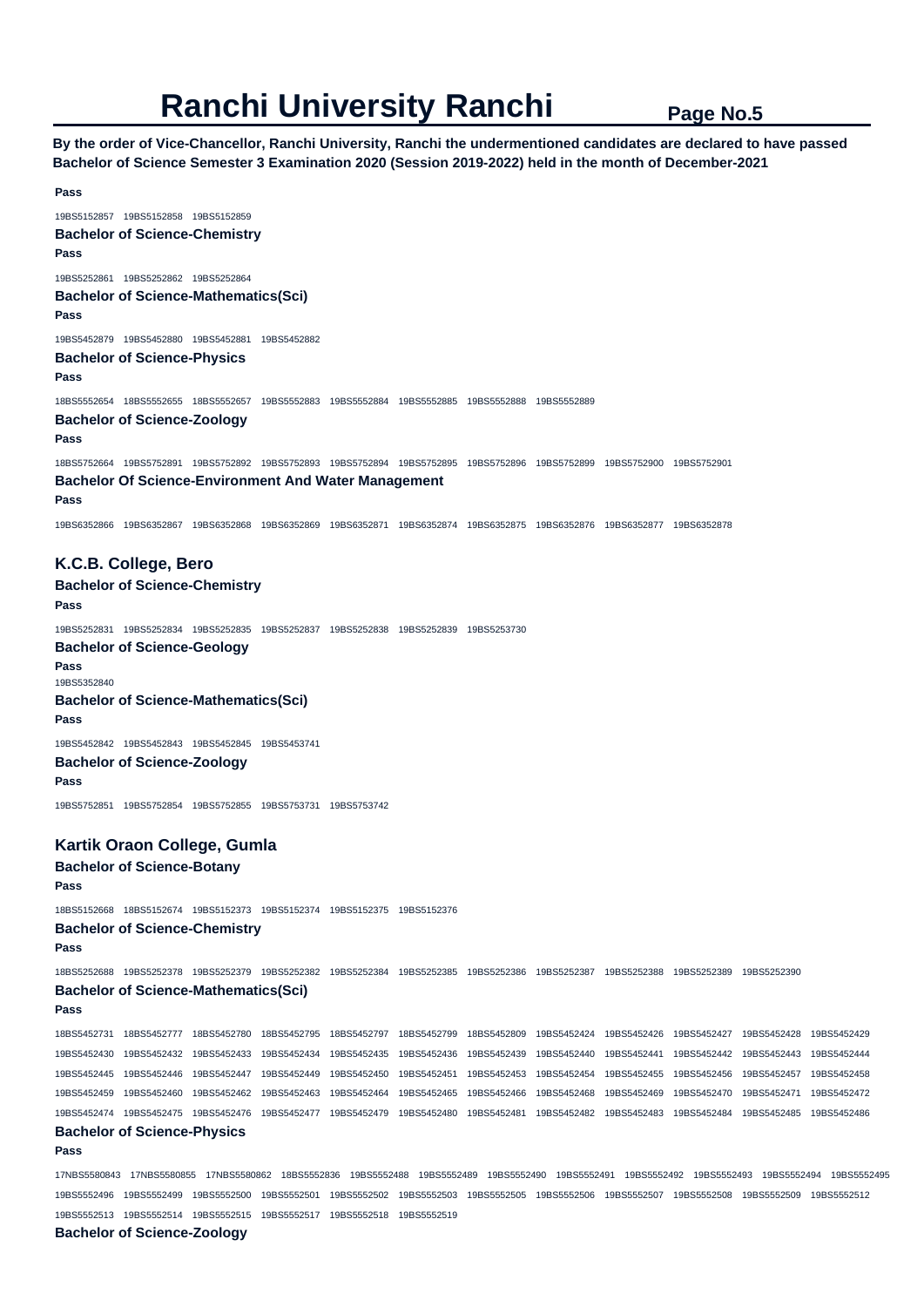**By the order of Vice-Chancellor, Ranchi University, Ranchi the undermentioned candidates are declared to have passed Bachelor of Science Semester 3 Examination 2020 (Session 2019-2022) held in the month of December-2021** 

#### **Pass**

19BS5752520 19BS5752521 19BS5752522 19BS5752524 19BS5752525 19BS5752526 19BS5752527 19BS5752528 19BS5752529 19BS5752530 19BS5752532 19BS5752533 19BS5752534 19BS5752535 19BS5752536 19BS5752537 19BS5752538 19BS5752539 19BS5752540 19BS5752541 19BS5752543 19BS5752545 19BS5752547 19BS5752548 19BS5752549 19BS5752551 19BS5752553 19BS5752554 19BS5752555 19BS5752556 19BS5752557 19BS5752558 19BS5752559 19BS5752561 19BS5752562 19BS5752564 19BS5752565 19BS5752566 19BS5752567 19BS5752568 19BS5752569 19BS5752570 19BS5752571 19BS5752572 19BS5752573 19BS5752574 19BS5752576 19BS5752577 19BS5752578 19BS5752579 19BS5752581 19BS5752584 19BS5752586 19BS5752587 19BS5752589 19BS5752590 19BS5752591 19BS5752593 19BS5752594 19BS5752595 19BS5752597 19BS5752598 19BS5752599 19BS5752600 19BS5752601 19BS5752602 19BS5752603 **Bachelor of Science-Computer Application Pass**  18BS5852696 18BS5852698 18BS5852705 18BS5852707 18BS5852710 18BS5852711 18BS5852712 18BS5852716 18BS5852720 19BS5852392 19BS5852394 19BS5852395 19BS5852396 19BS5852397 19BS5852398 19BS5852399 19BS5852400 19BS5852402 19BS5852403 19BS5852404 19BS5852405 19BS5852406 19BS5852407 19BS5852408 19BS5852411 19BS5852413 19BS5852415 19BS5852416 19BS5852417 19BS5852418 19BS5852419 19BS5852420 19BS5852421 19BS5852422 19BS5852423 **Nirmala College, Ranchi Bachelor of Science-Botany Pass**  18BS5152086 18BS5152093 19BS5151894 19BS5151895 19BS5151896 19BS5151897 19BS5151898 19BS5151899 19BS5151900 19BS5151901 19BS5151902 19BS5151903 19BS5151904 19BS5151905 19BS5151907 19BS5151908 19BS5151909 19BS5151910 19BS5151911 19BS5152088 19BS5152089 19BS5152090 19BS5152091 19BS5152092

#### **Bachelor of Science-Mathematics(Sci)**

**Pass** 

18BS5452177 18BS5452199 18BS5452207 19BS5451950 19BS5451951 19BS5451952 19BS5451953 19BS5451954 19BS5451955 19BS5451956 19BS5451957 19BS5451958 19BS5451959 19BS5451960 19BS5451962 19BS5451963 19BS5451964 19BS5451965 19BS5451966 19BS5451967 19BS5451968 19BS5451969 19BS5451970 19BS5451971 19BS5451972 19BS5451973 19BS5451974 19BS5451976 19BS5451977 19BS5451978 19BS5451979 19BS5451980 19BS5451981 19BS5451982 19BS5451983 19BS5451984 19BS5451985 19BS5451986 19BS5451987 19BS5451988 19BS5451989 19BS5451990 19BS5451991 19BS5451992 19BS5451993 19BS5451994 19BS5451995 19BS5451996 19BS5451997 19BS5451998 19BS5451999 19BS5452000 19BS5452001 19BS5452002 19BS5452003 19BS5452004 19BS5452005

#### **Bachelor of Science-Zoology**

**Pass** 

19BS5752006 19BS5752007 19BS5752009 19BS5752011 19BS5752012 19BS5752013 19BS5752014 19BS5752015 19BS5752016 19BS5752017 19BS5752018 19BS5752019 19BS5752021 19BS5752022 19BS5752023 19BS5752024 19BS5752025 19BS5752026 19BS5752027 19BS5752028 19BS5752029 19BS5752030 19BS5752031 19BS5752032 19BS5752033 19BS5752034 19BS5752035 19BS5752037 19BS5752038 19BS5752039 19BS5752040 19BS5752041 19BS5752042 19BS5752043 19BS5752044 19BS5752045 19BS5752046 19BS5752047 19BS5752048 19BS5752049 19BS5752050 19BS5752051 19BS5752052 19BS5752053 19BS5752054 19BS5752055 19BS5752056 19BS5752057 19BS5752058 19BS5752059 19BS5752060 19BS5752061 19BS5753689

## **Bachelor of Science-Computer Application**

**Pass** 

18BS5852116 18BS5852121 18BS5852129 18BS5852131 18BS5852142 19BS5851912 19BS5851913 19BS5851914 19BS5851915 19BS5851916 19BS5851917 19BS5851918 19BS5851919 19BS5851920 19BS5851921 19BS5851922 19BS5851923 19BS5851924 19BS5851925 19BS5851926 19BS5851927 19BS5851928 19BS5851929 19BS5851930 19BS5851931 19BS5851932 19BS5851933 19BS5851934 19BS5851935 19BS5851936 19BS5851937 19BS5851938 19BS5851939 19BS5851940 19BS5851941 19BS5851942 19BS5852093 19BS5852094 19BS5852095

#### **Bachelor of Science-Information Technology**

**Pass** 

19BS6251943 19BS6251944 19BS6251945 19BS6251946 19BS6251947 19BS6251948 19BS6251949 19BS6252096

## **St. Paul College, Ranchi**

## **Bachelor of Science-Botany**

#### **Pass**

17NBS5181786 17NBS5181794 17NBS5181803 17NBS5181810 17NBS5181814 17NBS5181816 17NBS5181820 18BS5153501 18BS5153513 19BS5150942 19BS5150943 19BS5150945 19BS5150946 19BS5150947 19BS5150948 19BS5150950 19BS5150951 19BS5150952 19BS5150953 19BS5150954 19BS5150957 19BS5150958 19BS5150959 19BS5150960 19BS5150961 19BS5150962 19BS5150965 19BS5150966 19BS5150967 19BS5150968 19BS5150969 19BS5150971 19BS5150972 19BS5150973 19BS5150974 19BS5150975 19BS5150976 19BS5150977

**Bachelor of Science-Chemistry** 

**Pass**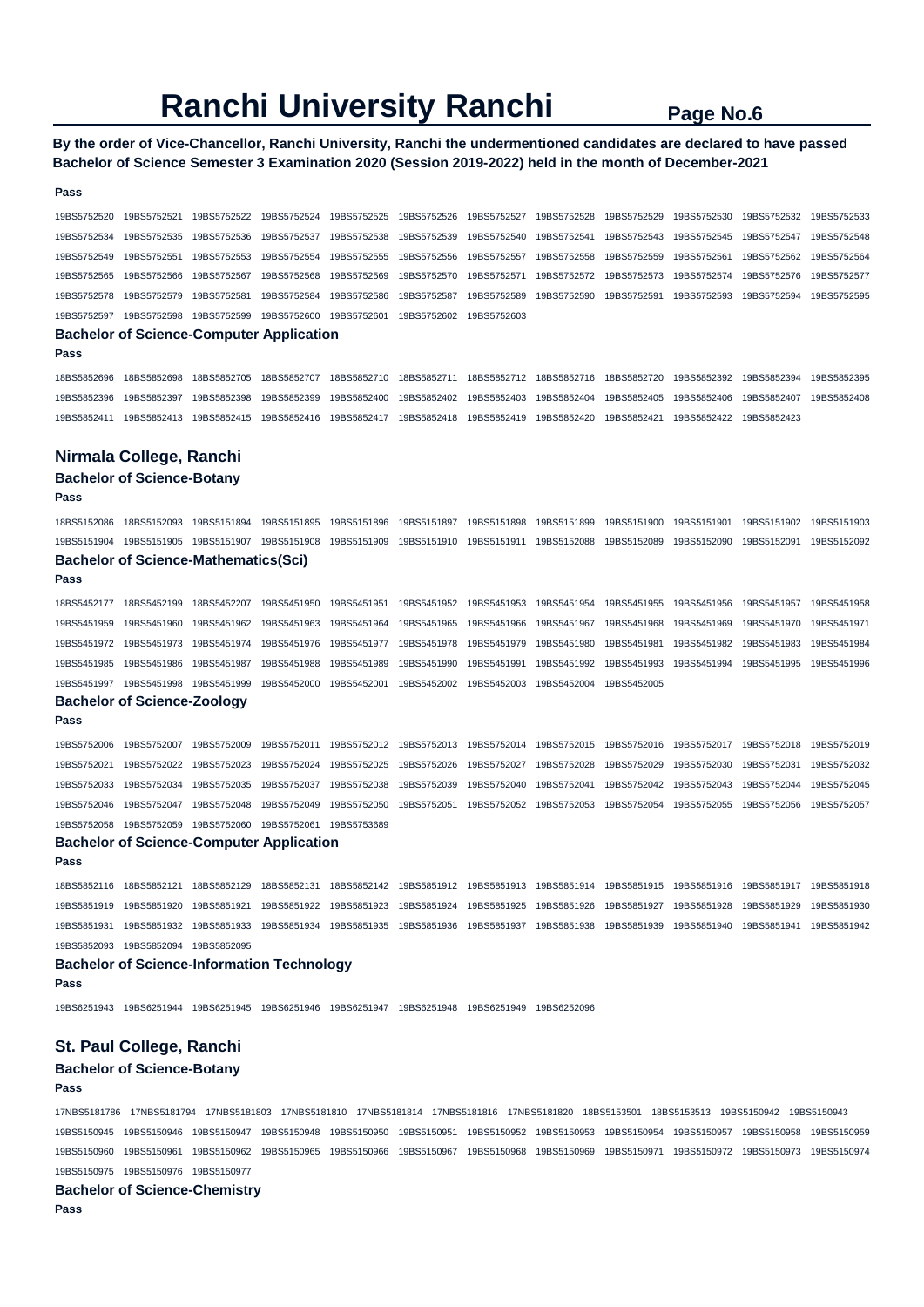## **By the order of Vice-Chancellor, Ranchi University, Ranchi the undermentioned candidates are declared to have passed Bachelor of Science Semester 3 Examination 2020 (Session 2019-2022) held in the month of December-2021**

18BS5253532 18BS5253539 18BS5253544 18BS5253549 18BS5253553 18BS5253555 18BS5253559 19BS5250978 19BS5250979 19BS5250980 19BS5250981 19BS5250982 19BS5250983 19BS5250984 19BS5250985 19BS5250987 19BS5250988 19BS5250990 19BS5250991 19BS5250992 19BS5250993 19BS5250994 19BS5250995 19BS5250996 19BS5250997 19BS5250998 19BS5250999 19BS5251000 19BS5251001 19BS5251002 19BS5251004 19BS5251005 19BS5251006 19BS5251008 19BS5251009 19BS5251011 19BS5251012 19BS5251014 19BS5251015 19BS5251016 19BS5251018 19BS5251020 19BS5251021 **Bachelor of Science-Mathematics(Sci) Pass**  17NBS5481869 17NBS5481896 18BS5453611 18BS5453612 18BS5453631 18BS5453634 18BS5453637 18BS5453645 18BS5453646 18BS5453649 18BS5453650 18BS5453663 18BS5453664 18BS5453671 18BS5453672 18BS5453674 18BS5453676 18BS5453679 18BS5453690 18BS5453698 18BS5453706 18BS5453707 18BS5453711 18BS5453714 18BS5453719 19BS5451057 19BS5451058 19BS5451060 19BS5451061 19BS5451062 19BS5451063 19BS5451064 19BS5451065 19BS5451066 19BS5451067 19BS5451068 19BS5451069 19BS5451070 19BS5451072 19BS5451073 19BS5451074 19BS5451075 19BS5451076 19BS5451077 19BS5451079 19BS5451081 19BS5451082 19BS5451083 19BS5451084 19BS5451085 19BS5451086 19BS5451087 19BS5451088 19BS5451089 19BS5451090 19BS5451091 19BS5451092 19BS5451093 19BS5451094 19BS5451095 19BS5451096 19BS5451097 19BS5451098 19BS5451099 19BS5451100 19BS5451101 19BS5451102 19BS5451103 19BS5451104 19BS5451105 19BS5451106 19BS5451107 19BS5451108 19BS5451109 19BS5451110 19BS5451111 19BS5451112 19BS5451113 19BS5451114 19BS5451115 19BS5451116 19BS5451117 19BS5451119 19BS5451120 19BS5451121 19BS5451122 19BS5451123 19BS5451124 19BS5451125 19BS5451128 19BS5451129 19BS5451130 19BS5451132 19BS5451133 19BS5451134 19BS5451135 19BS5451136 19BS5451137 19BS5451138 19BS5451139 19BS5451140 19BS5451141 19BS5451142 19BS5451143 19BS5451144 19BS5451145 19BS5451146 19BS5451147 19BS5451148 19BS5451149 19BS5451151 19BS5451153 19BS5451154 19BS5451155 19BS5451156 19BS5451157 19BS5451158 19BS5451159 19BS5451161 19BS5451162 19BS5451163 19BS5451164 19BS5451165 19BS5451166 19BS5451167 19BS5451168 19BS5451169 19BS5451170 19BS5451172 19BS5451174 19BS5451175 19BS5451176 **Bachelor of Science-Physics** 

```
Pass
```
17NBS5581914 17NBS5581930 17NBS5581954 17NBS5581998 17NBS5582055 17NBS5582056 17NBS5583244 18BS5553806 18BS5553807 18BS5553813 18BS5553819 19BS5551177 19BS5551178 19BS5551179 19BS5551180 19BS5551182 19BS5551183 19BS5551184 19BS5551185 19BS5551186 19BS5551187 19BS5551188 19BS5551189 19BS5551190 19BS5551191 19BS5551192 19BS5551194 19BS5551197 19BS5551198 19BS5551199 19BS5551203 19BS5551204 19BS5551206 19BS5551207 19BS5551208 19BS5551209 19BS5551210 19BS5551211 19BS5551212 19BS5551213 19BS5551214 19BS5551215 19BS5551217 19BS5551218 19BS5551221 19BS5551222 19BS5551223 19BS5551224 19BS5551225 19BS5551226 19BS5551227 19BS5551229 19BS5551230 19BS5551231 19BS5551233 19BS5551234 19BS5551235 19BS5551236 19BS5551237 19BS5551238 19BS5551239 19BS5551240 19BS5551241 19BS5551243 19BS5551244 19BS5551246 19BS5551247 19BS5551248 19BS5551251 19BS5551252 19BS5551253 19BS5551254 19BS5551256 19BS5551257 19BS5551258 19BS5551259 19BS5551260 19BS5551262 19BS5551263 19BS5551264 19BS5551265 19BS5551267 19BS5551268 19BS5551269 19BS5551270 19BS5551271 19BS5551273 19BS5551274 19BS5551275 19BS5551276 19BS5551277 19BS5551278 19BS5551279 19BS5551280 19BS5551281 19BS5551282 19BS5551283 19BS5551284 19BS5551285 19BS5551286 19BS5551288 19BS5551289 19BS5551290 19BS5551291 19BS5551292 19BS5551293 19BS5551294 19BS5551295 19BS5551296 19BS5551297 19BS5551298 19BS5551299 19BS5551300 19BS5551301 19BS5551302 19BS5551303 19BS5551304 19BS5551305 **Bachelor of Science-Zoology** 

## **Pass**

17NBS5782108 17NBS5782115 17NBS5782144 18BS5753865 19BS5751307 19BS5751309 19BS5751310 19BS5751311 19BS5751312 19BS5751313 19BS5751314 19BS5751315 19BS5751316 19BS5751318 19BS5751319 19BS5751320 19BS5751321 19BS5751322 19BS5751323 19BS5751324 19BS5751325 19BS5751326 19BS5751327 19BS5751328 19BS5751329 19BS5751330 19BS5751331 19BS5751332 19BS5751333 19BS5751334 19BS5751335 19BS5751336 19BS5751337 19BS5751338 19BS5751339 19BS5751340 19BS5751341 19BS5751342 19BS5751343 19BS5751344 19BS5751346 19BS5751348 19BS5751350 19BS5751351 19BS5751352 19BS5751354 19BS5751355 19BS5751356 19BS5751358 19BS5751359 19BS5751360 19BS5751361 19BS5751362

#### **Bachelor of Science-Computer Application**

```
Pass
```
19BS5851023 19BS5851024 19BS5851025 19BS5851026 19BS5851027 19BS5851028 19BS5851029 19BS5851030 19BS5851031 19BS5851032 19BS5851033 19BS5851034 19BS5851035 19BS5851036 19BS5851037 19BS5851038 19BS5851039 19BS5851040 19BS5851041 19BS5851042 19BS5851043 19BS5851044 19BS5851045 19BS5851046

19BS5851047 19BS5851048 19BS5851049 19BS5851050 19BS5851051 19BS5851052 19BS5851053 19BS5851054 19BS5851055

## **P.P.K.College, Bundu**

## **Bachelor of Science-Botany**

**Pass**  19BS5152905 19BS5152908 19BS5152909 19BS5152910 19BS5152911 19BS5152912 **Bachelor of Science-Chemistry** 

#### **Pass**

18BS5252294 18BS5252310 19BS5252917 19BS5252918 19BS5252919 19BS5252921 19BS5252922 19BS5252923 19BS5252924 19BS5252925 19BS5252926 19BS5252927 19BS5252928 19BS5252929 19BS5252930 19BS5252931 19BS5252932 19BS5252933 19BS5252934 19BS5252935 19BS5252936 19BS5252937 19BS5252939 19BS5252940 19BS5252941 19BS5252942 19BS5252943 19BS5252944 19BS5252945 19BS5252946 19BS5252947 **Bachelor of Science-Geology**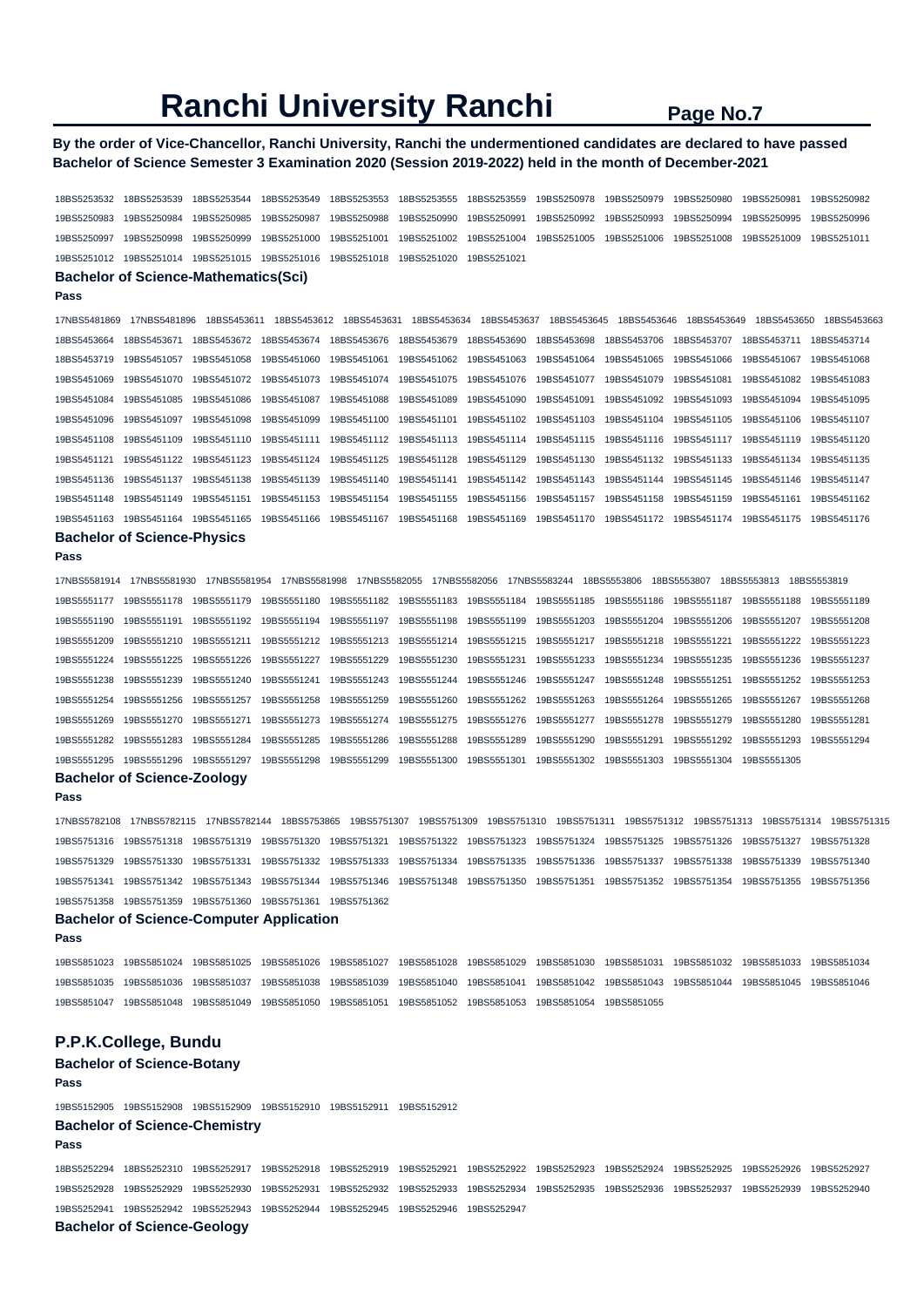## **By the order of Vice-Chancellor, Ranchi University, Ranchi the undermentioned candidates are declared to have passed Bachelor of Science Semester 3 Examination 2020 (Session 2019-2022) held in the month of December-2021**

| Pass         |                                                                                                                         |             |             |             |             |             |             |             |             |                                                                                                                                                 |             |
|--------------|-------------------------------------------------------------------------------------------------------------------------|-------------|-------------|-------------|-------------|-------------|-------------|-------------|-------------|-------------------------------------------------------------------------------------------------------------------------------------------------|-------------|
| 17NBS5381172 | 18BS5352359                                                                                                             | 18BS5352377 | 18BS5352381 | 18BS5352385 | 18BS5352386 | 18BS5352390 | 18BS5352397 | 18BS5352404 | 18BS5352407 | 18BS5352410                                                                                                                                     | 18BS5352412 |
| 18BS5352419  | 19BS5352964                                                                                                             | 19BS5352966 | 19BS5352968 | 19BS5352970 | 19BS5352971 | 19BS5352973 | 19BS5352974 | 19BS5352975 | 19BS5352976 | 19BS5352978                                                                                                                                     | 19BS5352979 |
| 19BS5352980  | 19BS5352981                                                                                                             | 19BS5352982 | 19BS5352983 | 19BS5352984 | 19BS5352985 | 19BS5352988 | 19BS5352989 | 19BS5352990 | 19BS5352991 | 19BS5352995                                                                                                                                     | 19BS5352996 |
| 19BS5352998  | 19BS5352999                                                                                                             | 19BS5353001 |             |             |             |             |             |             |             |                                                                                                                                                 |             |
|              | <b>Bachelor of Science-Mathematics(Sci)</b>                                                                             |             |             |             |             |             |             |             |             |                                                                                                                                                 |             |
| Pass         |                                                                                                                         |             |             |             |             |             |             |             |             |                                                                                                                                                 |             |
| 18BS5452434  | 18BS5452437                                                                                                             | 18BS5452444 | 18BS5452450 | 18BS5452456 | 18BS5452459 | 18BS5452461 | 18BS5452474 | 18BS5452475 | 18BS5452476 | 18BS5452477                                                                                                                                     | 18BS5452487 |
| 18BS5452490  | 18BS5452495                                                                                                             | 18BS5452509 | 18BS5452512 | 18BS5452521 | 18BS5452531 | 18BS5452547 | 19BS5453002 | 19BS5453003 | 19BS5453005 | 19BS5453006                                                                                                                                     | 19BS5453007 |
| 19BS5453008  | 19BS5453009                                                                                                             | 19BS5453010 | 19BS5453011 | 19BS5453013 | 19BS5453014 | 19BS5453015 | 19BS5453016 | 19BS5453017 | 19BS5453018 | 19BS5453019                                                                                                                                     | 19BS5453020 |
| 19BS5453021  | 19BS5453022                                                                                                             | 19BS5453023 | 19BS5453024 | 19BS5453025 | 19BS5453026 | 19BS5453027 | 19BS5453028 | 19BS5453029 | 19BS5453030 | 19BS5453031                                                                                                                                     | 19BS5453032 |
| 19BS5453033  | 19BS5453034                                                                                                             | 19BS5453035 | 19BS5453036 | 19BS5453037 | 19BS5453038 | 19BS5453040 | 19BS5453041 | 19BS5453042 | 19BS5453043 | 19BS5453044                                                                                                                                     | 19BS5453045 |
| 19BS5453046  | 19BS5453047                                                                                                             | 19BS5453048 | 19BS5453049 | 19BS5453050 | 19BS5453051 | 19BS5453052 | 19BS5453053 | 19BS5453055 | 19BS5453056 | 19BS5453057                                                                                                                                     | 19BS5453058 |
| 19BS5453059  | 19BS5453060                                                                                                             | 19BS5453061 | 19BS5453062 | 19BS5453063 | 19BS5453064 | 19BS5453065 | 19BS5453066 | 19BS5453067 | 19BS5453068 | 19BS5453069                                                                                                                                     | 19BS5453070 |
| 19BS5453071  | 19BS5453072                                                                                                             | 19BS5453073 | 19BS5453075 | 19BS5453076 | 19BS5453077 | 19BS5453079 | 19BS5453080 | 19BS5453081 | 19BS5453082 | 19BS5453083                                                                                                                                     | 19BS5453084 |
| 19BS5453085  | 19BS5453086                                                                                                             | 19BS5453087 | 19BS5453089 | 19BS5453090 |             |             |             |             |             |                                                                                                                                                 |             |
|              | <b>Bachelor of Science-Physics</b>                                                                                      |             |             |             |             |             |             |             |             |                                                                                                                                                 |             |
| Pass         |                                                                                                                         |             |             |             |             |             |             |             |             |                                                                                                                                                 |             |
| 18BS5552562  | 18BS5552578                                                                                                             | 19BS5553094 | 19BS5553095 | 19BS5553097 | 19BS5553098 | 19BS5553099 | 19BS5553100 | 19BS5553102 | 19BS5553103 | 19BS5553104                                                                                                                                     | 19BS5553105 |
| 19BS5553106  | 19BS5553108                                                                                                             | 19BS5553109 | 19BS5553110 | 19BS5553111 | 19BS5553112 | 19BS5553113 | 19BS5553114 | 19BS5553115 |             |                                                                                                                                                 |             |
|              | <b>Bachelor of Science-Zoology</b>                                                                                      |             |             |             |             |             |             |             |             |                                                                                                                                                 |             |
| Pass         |                                                                                                                         |             |             |             |             |             |             |             |             |                                                                                                                                                 |             |
| 18BS5752596  | 18BS5752607                                                                                                             | 18BS5752626 | 19BS5753117 | 19BS5753118 | 19BS5753119 | 19BS5753120 | 19BS5753121 | 19BS5753123 | 19BS5753124 | 19BS5753125                                                                                                                                     | 19BS5753126 |
| 19BS5753127  | 19BS5753129                                                                                                             | 19BS5753130 | 19BS5753131 | 19BS5753133 | 19BS5753135 | 19BS5753137 | 19BS5753138 | 19BS5753140 | 19BS5753141 | 19BS5753142                                                                                                                                     | 19BS5753143 |
| 19BS5753144  | 19BS5753145                                                                                                             | 19BS5753146 | 19BS5753147 | 19BS5753149 | 19BS5753152 | 19BS5753153 | 19BS5753154 | 19BS5753155 | 19BS5753157 | 19BS5753159                                                                                                                                     | 19BS5753163 |
| 19BS5753164  | 19BS5753165                                                                                                             | 19BS5753167 | 19BS5753168 | 19BS5753169 | 19BS5753171 | 19BS5753173 |             |             |             |                                                                                                                                                 |             |
| Pass         | <b>Bachelor of Science-Computer Application</b>                                                                         |             |             |             |             |             |             |             |             |                                                                                                                                                 |             |
| 19BS5852948  | 19BS5852949                                                                                                             | 19BS5852950 | 19BS5852951 | 19BS5852953 | 19BS5852954 | 19BS5852955 | 19BS5852956 | 19BS5852957 | 19BS5852958 | 19BS5852959                                                                                                                                     | 19BS5852960 |
| 19BS5852961  | 19BS5852962                                                                                                             | 19BS5852963 |             |             |             |             |             |             |             |                                                                                                                                                 |             |
|              |                                                                                                                         |             |             |             |             |             |             |             |             |                                                                                                                                                 |             |
|              | R.L.S.Y. College, Ranchi                                                                                                |             |             |             |             |             |             |             |             |                                                                                                                                                 |             |
|              | <b>Bachelor of Science-Botany</b>                                                                                       |             |             |             |             |             |             |             |             |                                                                                                                                                 |             |
| Pass         |                                                                                                                         |             |             |             |             |             |             |             |             |                                                                                                                                                 |             |
| 19BS5153743  |                                                                                                                         |             |             |             |             |             |             |             |             | 19BS5151587 19BS5151588 19BS5151589 19BS5151590 19BS5151592 19BS5151593 19BS5151594 19BS5152605 19BS5152606 19BS5152607 19BS5152608 19BS5152608 |             |
|              | <b>Bachelor of Science-Chemistry</b>                                                                                    |             |             |             |             |             |             |             |             |                                                                                                                                                 |             |
| Pass         |                                                                                                                         |             |             |             |             |             |             |             |             |                                                                                                                                                 |             |
|              |                                                                                                                         |             |             |             |             |             |             |             |             | 18BS5252922 19BS5251595 19BS5251597 19BS5251598 19BS5251600 19BS5251602 19BS5251603 19BS5251604 19BS5251605 19BS5251606 19BS5251607 19BS5252516 |             |
|              | 19BS5252611  19BS5252612  19BS5252613  19BS5252614  19BS5253724                                                         |             |             |             |             |             |             |             |             |                                                                                                                                                 |             |
|              | Bachelor of Science-Mathematics(Sci)                                                                                    |             |             |             |             |             |             |             |             |                                                                                                                                                 |             |
| Pass         |                                                                                                                         |             |             |             |             |             |             |             |             |                                                                                                                                                 |             |
|              |                                                                                                                         |             |             |             |             |             |             |             |             | 17NBS5482406 17NBS5482411 17NBS5482414 17NBS5482417 17NBS5482433 18BS5452957 18BS5452974 18BS5452981 18BS5452995 19BS5451642 19BS5451643        |             |
|              |                                                                                                                         |             |             |             |             |             |             |             |             | 19BS5451644 19BS5451645 19BS5451646 19BS5451647 19BS5451648 19BS5451649 19BS5451650 19BS5451651 19BS5451652 19BS5451654 19BS5451656 19BS5451657 |             |
|              | 19BS5451658 19BS5451659 19BS5451660 19BS5451662 19BS5451663 19BS5451664 19BS5451665 19BS5451666 19BS5451667 19BS5451668 |             |             |             |             |             |             |             |             | 19BS5451669                                                                                                                                     | 19BS5451671 |
|              |                                                                                                                         |             |             |             |             |             |             |             |             | 19BS5451672 19BS5451673 19BS5451677 19BS5451678 19BS5451679 19BS5451680 19BS5451681 19BS5451682 19BS5451683 19BS5451685 19BS5451686 19BS5451687 |             |
|              | 19BS5451688 19BS5451689 19BS5451690 19BS5451691 19BS5451692 19BS5452623 19BS5452625                                     |             |             |             |             |             |             |             |             |                                                                                                                                                 |             |

## **Bachelor of Science-Physics**

**Pass** 

19BS5551693 19BS5551694 19BS5551695 19BS5551696 19BS5551697 19BS5551698 19BS5551699 19BS5551700 19BS5551701 19BS5551702 19BS5551703 19BS5551704 19BS5551705 19BS5551706 19BS5551707 19BS5551710 19BS5551714 19BS5551719 19BS5551720 19BS5551722 19BS5551723 19BS5551724 19BS5552627 19BS5552628 19BS5552629 19BS5552633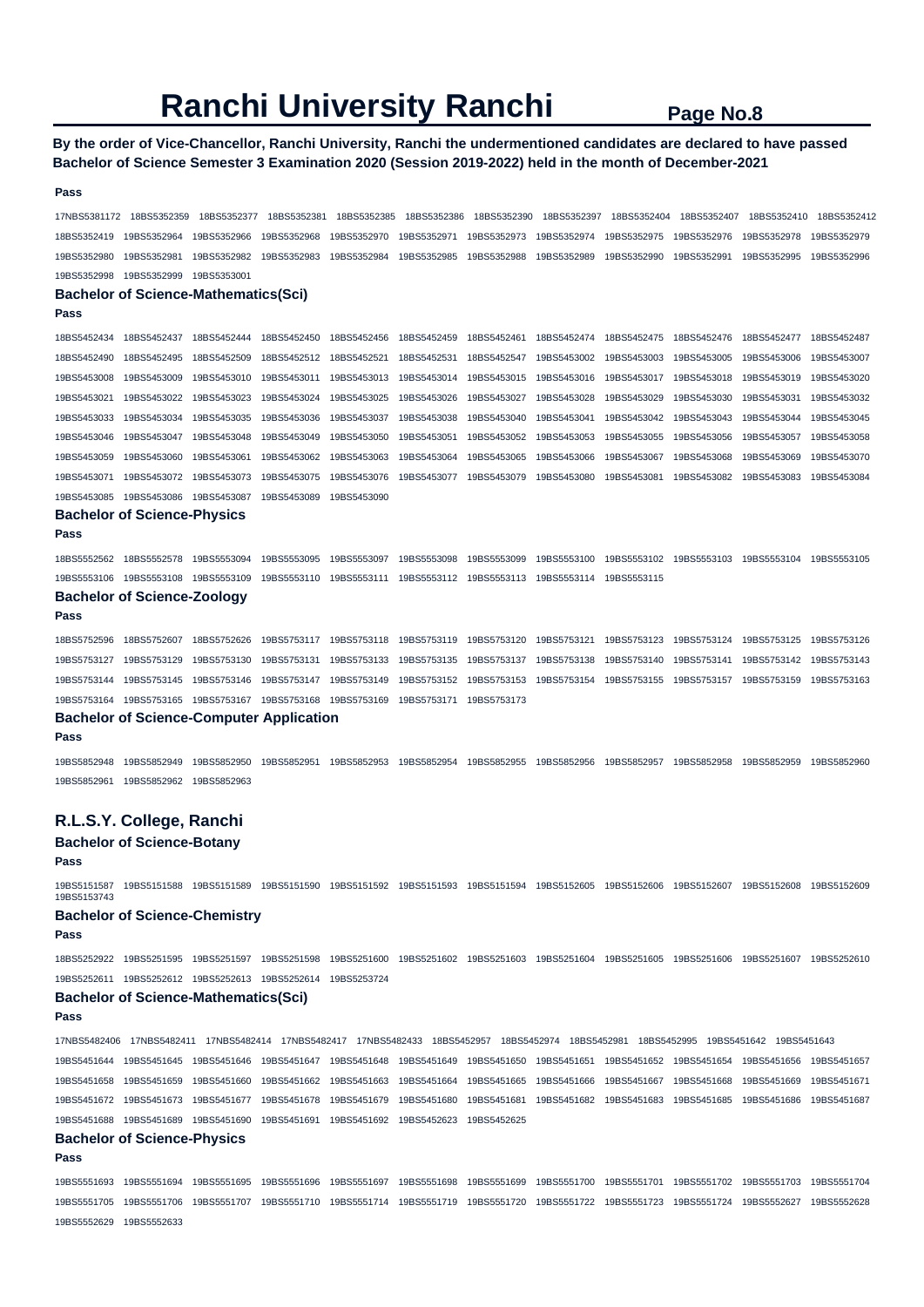**By the order of Vice-Chancellor, Ranchi University, Ranchi the undermentioned candidates are declared to have passed Bachelor of Science Semester 3 Examination 2020 (Session 2019-2022) held in the month of December-2021** 

## **Bachelor of Science-Zoology Pass**  18BS5753093 19BS5751727 19BS5751728 19BS5751729 19BS5751730 19BS5751732 19BS5751735 19BS5751736 19BS5751737 19BS5751738 19BS5751740 19BS5751741 19BS5751742 19BS5751744 19BS5751745 19BS5751748 19BS5751749 19BS5751754 19BS5751758 19BS5751760 **Bachelor of Science-Computer Application Pass**  18BS5852947 19BS5851608 19BS5851609 19BS5851610 19BS5851612 19BS5851613 19BS5851614 19BS5851615 19BS5851616 19BS5851617 19BS5851618 19BS5851619 19BS5851620 19BS5851621 19BS5851623 19BS5851624 19BS5851625 19BS5851626 19BS5851627 19BS5851628 19BS5851629 19BS5851630 19BS5851631 19BS5851632 19BS5851633 19BS5851634 19BS5851635 19BS5851637 19BS5851638 19BS5851639 19BS5851640 19BS5851641 19BS5852617 19BS5852618 19BS5852619 19BS5852620 19BS5852621 19BS5852622 **S.G.M.College, Ranchi Bachelor of Science-Botany Pass**  19BS5151478 19BS5151479 19BS5151480 19BS5151481 19BS5151482 **Bachelor of Science-Chemistry Pass**  17NBS5282517 18BS5253886 18BS5253888 18BS5253890 18BS5253892 18BS5253893 19BS5251485 19BS5251486 19BS5251487 19BS5253685 **Bachelor of Science-Mathematics(Sci) Pass**  18BS5453923 18BS5453925 18BS5453927 18BS5453934 18BS5453935 19BS5451503 19BS5451504 19BS5451505 19BS5451506 19BS5451508 19BS5451509 19BS5451510 19BS5451511 19BS5451513 19BS5451516 19BS5451517 19BS5451518 19BS5451519 19BS5451520 **Bachelor of Science-Physics Pass**  18BS5553952 18BS5553953 18BS5553956 18BS5553958 19BS5551522 19BS5551526 19BS5551527 19BS5551528 19BS5551529 19BS5551530 19BS5551533 19BS5553732 19BS5553733 **Bachelor of Science-Zoology Pass**

18BS5753968 18BS5753980 19BS5751535 19BS5751536 19BS5751541 19BS5751544 19BS5753688

## **Bachelor of Science-Computer Application**

**Pass** 

18BS5853902 18BS5853909 18BS5853910 18BS5853911 19BS5851491 19BS5851494 19BS5851495

## **Silli College, Silli**

**Bachelor of Science-Botany** 

**Pass** 

19BS5151762 19BS5151763 19BS5151764 19BS5151765 19BS5151766 19BS5151767 19BS5151770 19BS5153661

## **Bachelor of Science-Chemistry**

**Pass** 

18BS5253996 19BS5251771 19BS5251772 19BS5251774 19BS5251775 19BS5251776 19BS5251777 19BS5251778 19BS5251779 19BS5253663 19BS5253664 19BS5253665 19BS5253666 19BS5253667 19BS5253668 19BS5253670 19BS5253671

#### **Bachelor of Science-Mathematics(Sci) Pass**

19BS5451781 19BS5451782 19BS5451784 19BS5451785 19BS5451786 19BS5451787 19BS5451788 19BS5451789 19BS5451790 19BS5451792 19BS5451794 19BS5451796 19BS5451799 19BS5451801 19BS5451802 19BS5451803 19BS5451804 19BS5451805 19BS5451806 19BS5451808 19BS5451809 19BS5451810 19BS5451811 19BS5451812 19BS5451813 19BS5451815 19BS5451816 19BS5451819 19BS5451820 19BS5453672 19BS5453673 19BS5453674 19BS5453675

#### **Bachelor of Science-Physics Pass**

18BS5554088 19BS5551824 19BS5551827 19BS5551828 19BS5551830 19BS5551831 19BS5551832 19BS5551833 19BS5551834 19BS5551835 19BS5551836 19BS5551837 19BS5551839 19BS5551840 19BS5551841 19BS5551842 19BS5551843 19BS5553676 19BS5553677 19BS5553678 19BS5553679 19BS5553681 19BS5553682 19BS5553683 **Bachelor of Science-Zoology** 

**Pass**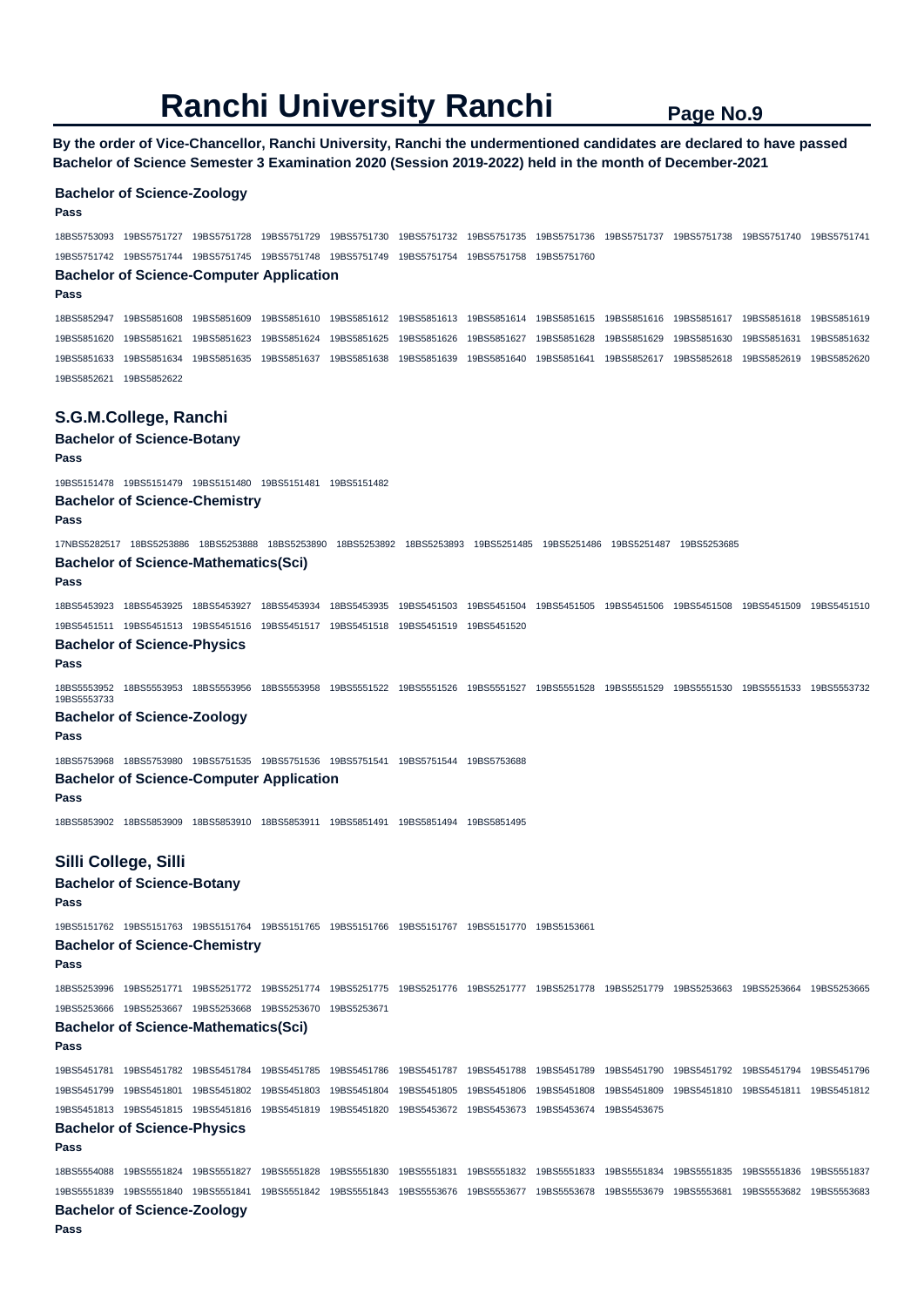## **By the order of Vice-Chancellor, Ranchi University, Ranchi the undermentioned candidates are declared to have passed Bachelor of Science Semester 3 Examination 2020 (Session 2019-2022) held in the month of December-2021**

19BS5751844 19BS5751845 19BS5751846 19BS5751847 19BS5751848 19BS5751849 19BS5751850 19BS5751851 19BS5751852 19BS5751853 19BS5751854 19BS5751856 19BS5751857 19BS5751858 19BS5751860 19BS5751861 19BS5751862 19BS5751863 19BS5751864 19BS5751865 19BS5751866 19BS5751867 19BS5751868 19BS5751869 19BS5751870 19BS5751871 19BS5751872 19BS5751873 19BS5751874 19BS5751875 19BS5751878 19BS5751879 19BS5751880 19BS5751882 19BS5751883 19BS5751884 19BS5751886 19BS5751887 19BS5751888 19BS5751890 19BS5751892 19BS5753684

## **Simdega College, Simdega**

## **Bachelor of Science-Botany Pass**

19BS5151547 19BS5151548 19BS5151549 19BS5151554 19BS5151555

#### **Bachelor of Science-Physics**

#### **Pass**

18BS5552062 19BS5551575 19BS5551576 19BS5551577 19BS5551579 19BS5551580 19BS5551581 19BS5551582 19BS5551583 19BS5551584 19BS5551585 19BS5551586 19BS5553722 19BS5553723

#### **Bachelor of Science-Computer Application**

#### **Pass**

19BS5851556 19BS5851558 19BS5851559 19BS5851560 19BS5851562 19BS5851563 19BS5851565 19BS5851566 19BS5851567 19BS5851568 19BS5851569 19BS5851570 19BS5851571 19BS5851572 19BS5851573 19BS5851574

#### **S.S.Memorial College, Ranchi**

## **Bachelor of Science-Botany**

### **Pass**

19BS5152638 19BS5152640 19BS5152641 19BS5152643 19BS5152644 19BS5152645

**Bachelor of Science-Chemistry** 

#### **Pass**

19BS5252649 19BS5252651 19BS5252654 19BS5252657 19BS5252658 19BS5252659 19BS5252662 19BS5252665 19BS5253725

## **Bachelor of Science-Mathematics(Sci)**

**Pass** 

18BS5453155 18BS5453171 18BS5453182 18BS5453193 18BS5453198 18BS5453200 19BS5452705 19BS5452706 19BS5452707 19BS5452708 19BS5452709 19BS5452711 19BS5452712 19BS5452713 19BS5452714 19BS5452715 19BS5452716 19BS5452717 19BS5452718 19BS5452720 19BS5452721 19BS5452722 19BS5452723 19BS5452724 19BS5452726 19BS5452727 19BS5452728 19BS5452729 19BS5452730 19BS5452731 19BS5452732 19BS5452733 19BS5452734 19BS5452737 19BS5452738 19BS5452739 19BS5452741 19BS5452742 19BS5452743 19BS5452744 19BS5452745 19BS5452746 19BS5452747 19BS5452748 19BS5452749 19BS5452750 19BS5452753 19BS5452755 19BS5452756 19BS5452757 19BS5453726

## **Bachelor of Science-Physics**

#### **Pass**

17NBS5581535 18BS5553220 18BS5553232 19BS5552758 19BS5552759 19BS5552760 19BS5552761 19BS5552762 19BS5552763 19BS5552764 19BS5552765 19BS5552767 19BS5552768 19BS5552769 19BS5552770 19BS5552771 19BS5552772 19BS5552774 19BS5552776 19BS5552777 19BS5552778 19BS5552779 19BS5552781 19BS5552782 19BS5552783 19BS5552785 19BS5552787

#### **Bachelor of Science-Zoology**

**Pass** 

18BS5753286 18BS5753291 19BS5752789 19BS5752790 19BS5752791 19BS5752792 19BS5752793 19BS5752794 19BS5752795 19BS5752796 19BS5752797 19BS5752798 19BS5752799 19BS5752800 19BS5752801 19BS5752802 19BS5752803 19BS5752804 19BS5752805 19BS5752806 19BS5752807 19BS5752808 19BS5752809 19BS5752810 19BS5752811 19BS5752812 19BS5752813 19BS5752814 19BS5752815 19BS5752816 19BS5752817 19BS5752819 19BS5752821 19BS5752822 19BS5752823 19BS5752824 19BS5752825 19BS5752827 19BS5752829 19BS5752830

### **Bachelor of Science-Computer Application**

#### **Pass**

19BS5852667 19BS5852668 19BS5852671 19BS5852673 19BS5852675 19BS5852676 19BS5852677 19BS5852678 19BS5852681 19BS5852683 19BS5852684 19BS5852685 19BS5852687 19BS5852688 19BS5852690 19BS5852692 19BS5852693 19BS5852695 19BS5852696 19BS5852697 19BS5852698 19BS5852700 19BS5852701 19BS5852702

## **Y. S. Mahavidyalaya,Dhurwa,Ranchi**

**Bachelor of Science-Botany Pass**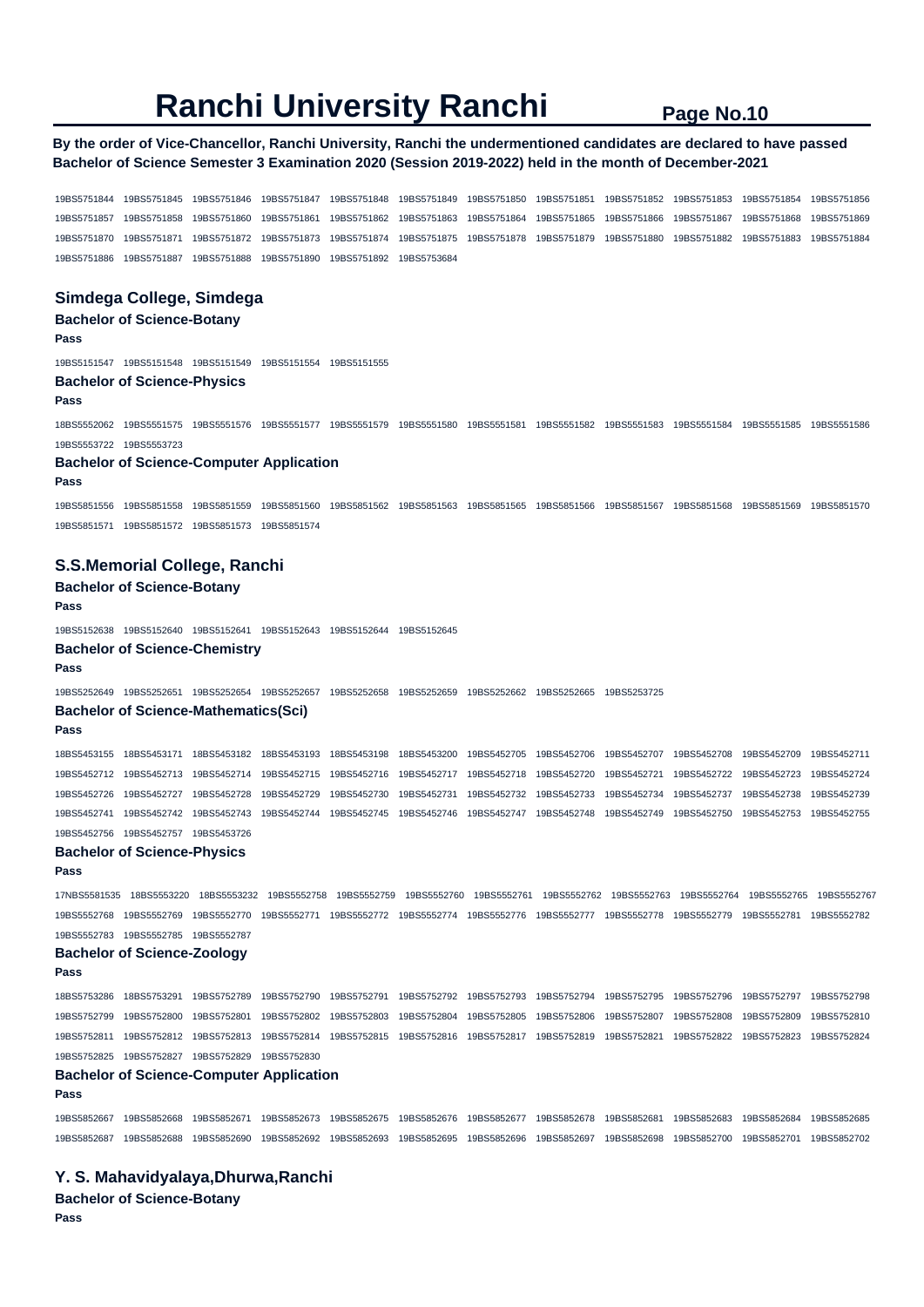**By the order of Vice-Chancellor, Ranchi University, Ranchi the undermentioned candidates are declared to have passed Bachelor of Science Semester 3 Examination 2020 (Session 2019-2022) held in the month of December-2021** 

19BS5151366 19BS5152062 **Bachelor of Science-Chemistry Pass**  18BS5253325 19BS5251368 19BS5251369 19BS5251370 19BS5251371 19BS5251372 19BS5251373 19BS5251374 19BS5251375 19BS5251376 19BS5251378 19BS5252064 19BS5252065 19BS5252066 19BS5252067 19BS5252068 19BS5252637 **Bachelor of Science-Mathematics(Sci) Pass**  19BS5451380 19BS5451381 19BS5451382 19BS5451383 19BS5451384 19BS5451385 19BS5451386 19BS5451387 19BS5451388 19BS5451389 19BS5451391 19BS5451392 19BS5451393 19BS5451394 19BS5451395 19BS5451396 19BS5451397 19BS5451398 19BS5451399 19BS5451400 19BS5451401 19BS5451474 19BS5452071 **Bachelor of Science-Physics Pass**  18BS5553433 18BS5553439 18BS5553445 18BS5553453 19BS5551404 19BS5551405 19BS5551406 19BS5551407 19BS5551408 19BS5551409 19BS5551410 19BS5551411 19BS5551413 19BS5551414 19BS5551416 19BS5551417 19BS5551418 19BS5551419 19BS5551420 19BS5551475 19BS5551476 19BS5552073 19BS5552074 19BS5552076 **Bachelor of Science-Zoology Pass**  19BS5751421 19BS5751422 19BS5751423 19BS5751424 19BS5751425 19BS5751426 19BS5751427 19BS5751428 19BS5751429 19BS5751431 19BS5751434 19BS5751435 19BS5751436 19BS5751438 19BS5751440 19BS5751441 19BS5751442 19BS5752078 19BS5752079 **Bachelor of Science-Computer Application Pass**  19BS5851443 19BS5851444 19BS5851445 19BS5851447 19BS5851448 19BS5851449 19BS5851450 19BS5851451 19BS5851452 19BS5851453 19BS5851454 19BS5851455 19BS5851456 19BS5851457 19BS5851458 19BS5851459 19BS5851460 19BS5851461 19BS5851462 19BS5851463 19BS5851464 19BS5851465 19BS5851466 19BS5851467 19BS5851470 19BS5851471 19BS5852080 19BS5852081 19BS5852082 19BS5852083 19BS5852084 19BS5852085 **Bachelor of Science-Information Technology** 

**Pass** 

19BS6251472 19BS6251473 19BS6252086 19BS6252087

by right

**(Dr.G.K.Singh)**

**Director (EDPC)**

 **-Sd-Controller of Examinations** 

Memo No.: RU/EX/EDPC-525-534/2022 Date:21-03-2022

Copy forwarded to

- 1. HOD Concerned
- 2. College Notice Board

3. The Editor

- a. Ranchi Express,Ranchi
- b. Prabhat Khabar,Ranchi